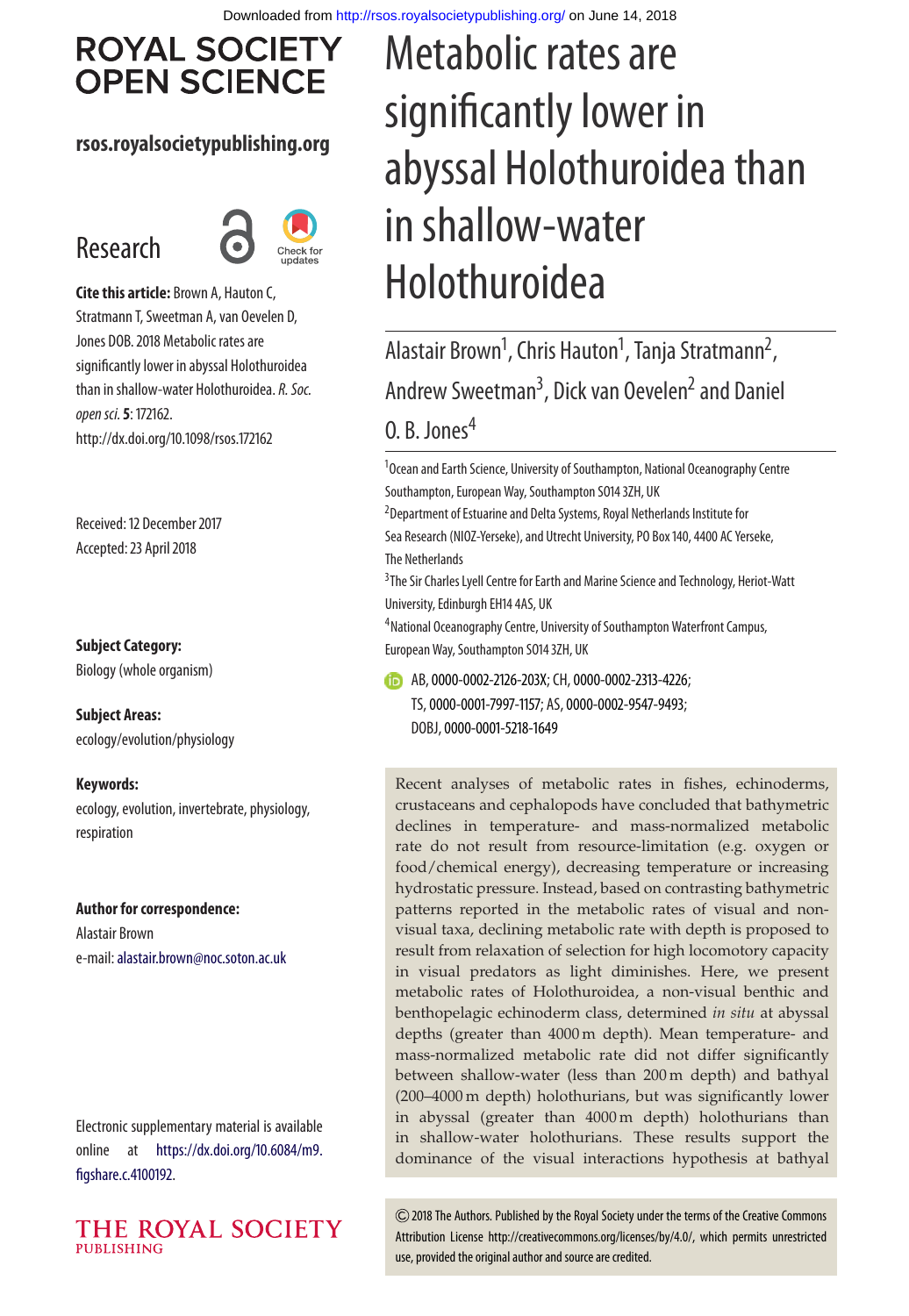depths, but indicate that ecological or evolutionary pressures other than biotic visual interactions contribute to bathymetric variation in holothurian metabolic rates. Multiple nonlinear regression assuming power or exponential models indicates that *in situ* hydrostatic pressure and/or food/chemical energy availability are responsible for variation in holothurian metabolic rates. Consequently, these results have implications for modelling deep-sea energetics and processes.

## 1. Introduction

Accurately constraining *in situ* metabolic rates of deep-sea organisms is essential to understanding global carbon cycling [\[1–](#page-10-0)[4\]](#page-10-1), which itself underpins global climate modelling [\[5\]](#page-10-2). Metabolic rates in the deep sea are widely perceived to be low as a result of the low temperature that prevails at depth [\[6\]](#page-10-3). However, analysis of bathymetric variation in metabolic rates in diverse marine taxa (fishes, echinoderms, crustaceans, cephalopods) indicates that temperature- and mass-normalized metabolic rates decline strongly with depth in visual pelagic taxa, but not in non-visual pelagic or benthic taxa ([\[6–](#page-10-3)[13\]](#page-11-0), but see [\[14\]](#page-11-1)). The 'visual-interactions hypothesis' has been proposed to explain this pattern [\[15\]](#page-11-2), where high metabolic demand results from positive selection for locomotory capacity among visual pelagic predators inhabiting well-lit oceanic waters, and reduced energy expenditure results from relaxation of this selection pressure when predation becomes increasingly limited by light availability.

The potential for any influence of resource limitation (e.g. food/chemical energy or oxygen) or adaptation to low temperature or high hydrostatic pressure on bathymetric trends in metabolic rate have been considered and rejected [\[6\]](#page-10-3). Previous explorations of bathymetric influences on metabolic rate have rarely included metabolic rates from abyssal depths (≥4000 m). Instead, these analyses have been dominated by metabolic rates from less than the maximum depth of light penetration (less than 1000 m) [\[16\]](#page-11-3), confounding capacity to distinguish environmental influences owing to significant covariance in environmental factors (e.g. hydrostatic pressure, temperature, oxygen, food/chemical energy availability, light availability). Despite the plausibility of conclusions drawn by studies examining bathymetric trends in metabolic rate, previous analyses must be regarded with some caution until additional deep-sea metabolic rates reduce the bias towards shallow-water metabolic rates.

Moreover, the limited metabolic rates reported for deep-sea species are predominantly obtained from experiments conducted at shallow-water pressures, but at least some deep-sea taxa are sensitive to depressurization [\[17\]](#page-11-4). While abyssal-adapted organisms demonstrate low-pressure intolerance through mortality (e.g. [\[18](#page-11-5)[,19\]](#page-11-6)), some bathyal fauna may tolerate recovery from approximately 2000 m (e.g. [\[20\]](#page-11-7)). Even these apparently low-pressure tolerant bathyal species demonstrate pressure-dependent shifts in metabolic rate. For example, metabolic rate is depressed following depressurization in hydrothermal vent shrimp *Mirocaris fortunata* sampled at 1617 m depth [\[20\]](#page-11-7). Pressure-related shifts in *M. fortunata*'s metabolic rate are not transient or overcome by acclimation to surface pressure: metabolic rate in *M. fortunata* declines further with sustained exposure to surface pressure (cf. [\[20,](#page-11-7)[21\]](#page-11-8)), suggesting continuing acclimation. Further, hyperbaric adaptations in mitochondrial function and density may not be detectable at surface pressure: intraspecific cold adaptations in mitochondrial function and density in the killifish *Fundulus heteroclitus* are not apparent when individuals are acclimated to warm temperatures [\[22\]](#page-11-9). Consequently, metabolic rates measured at surface pressure may be unrepresentative of deep-sea *in situ* rates, inhibiting accurate assessment of bathymetric trends in metabolic rate that support the visual interactions hypothesis.

The visual interactions hypothesis predicts that there should be no decline in temperature- and massnormalized metabolic rate with depth in a taxon that is not influenced by visual interactions [\[7\]](#page-10-4). The benthic and benthopelagic holothurian lifestyle is not dependent on visual-locomotor interactions with prey or predators at any depth [\[10,](#page-10-5)[23\]](#page-11-10). Consistent with the visual interactions hypothesis, previous exploration of metabolic rate in holothurians reported that holothurian metabolic rate is not depthdependent [\[10\]](#page-10-5). However, only 3 of the 26 metabolic rates were from depths greater than 1300 m, limiting statistical power to identify any bathymetric trend. Therefore, the aim of this study was to measure metabolic rates in abyssal holothurians *in situ*, and thus extend the available holothurian metabolic rates and allow reassessment of bathymetric trends in holothurian metabolic rate. Extending available deepsea holothurian metabolic rates also increases the capacity to identify potential environmental influences (hydrostatic pressure, oxygen, food/chemical energy availability, light availability) on metabolic rate.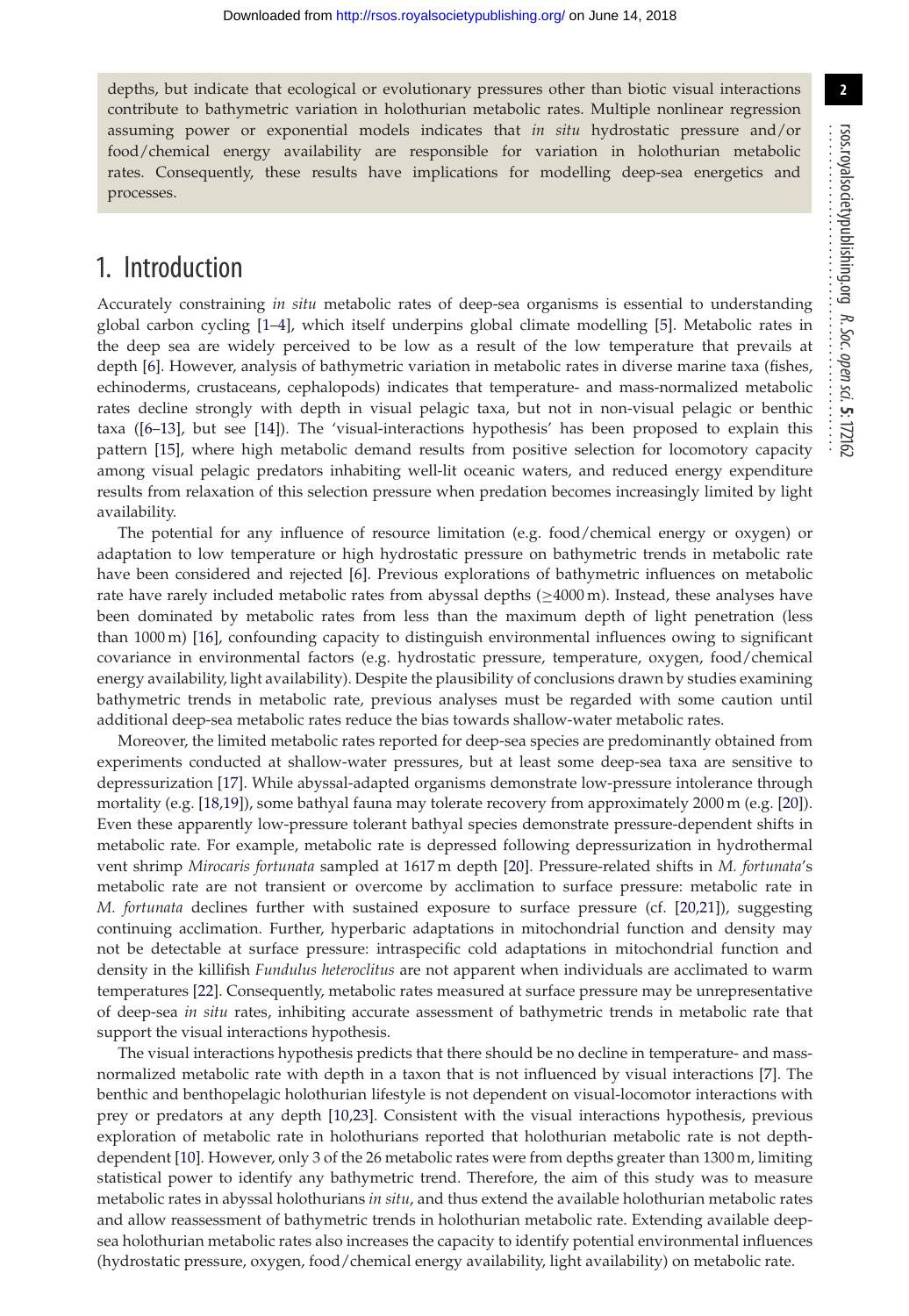## 2. Methods

#### 2.1. Study site

*In situ* respiration rates of abyssal Holothuroidae were determined during the RV *Sonne* Joint Program Initiative Oceans – Ecological Aspects of Deep-Sea Mining cruise to the Peru Basin (SO242-2), between August and September 2015. Deployments were made within undisturbed or reference areas in the DISturbance and reCOLonization (DISCOL) experimental area in the abyssal Peru Basin (see [\[24\]](#page-11-11)) [\(table 1\)](#page-3-0). The DISCOL region is a site with low organic matter flux [\[25\]](#page-11-12) and there was no visual evidence of recent organic matter pulse at the deployment sites.

#### 2.2. Respirometry equipment

Respiration rates were measured using the benthic incubation chamber system 3 (BICS3) previously described by Hughes *et al*. [\[10\]](#page-10-5). In brief, the system comprised two units, with each unit composed of two watertight acrylic respirometry chambers housed within an external aluminium protective frame. Each watertight chamber had a 15.381 capacity and contained a 6000 m depth-rated oxygen optode (Oxygen Optode 3975; Aanderaa, Norway) to continuously measure oxygen concentration (µmol  $l^{-1}$ ). The optode was connected to an RBR XR-420CTDm logger, which also measured and logged conductivity (mS cm<sup>-1</sup>), temperature (°C) and hydrostatic pressure (dbar). Each chamber contained a KUM K/MT 111 motordriven stirrer. The system was deployed on a GEOMAR ROV elevator platform. The GEOMAR ROV *Kiel 6000* was used to collect individual holothurian specimens from the sediment using a suction sampler. Holothurians were retained at the front of the suction hose during transport to the BICS3. Upon arrival, the holothurian specimen was gently deposited into one of the respirometry chambers, after which the lid was closed to seal the chamber.

#### 2.3. Respirometry measurements

Four deployments, each of four respirometry chambers, resulted in oxygen consumption rates from 13 individual holothurians of eight putative species (two *Amperima* spp., two *Benthodytes* spp. and *Benthodytes typica*, *Mesothuria* sp., *Peniagone* sp. and *Paelopatides* sp.) and three background seawateronly incubations. To reduce potential effects from stress associated with collection and transfer to the respirometer, the rate of oxygen consumption was assessed over a period of at least 70 h, beginning 24 h after closure of the last respirometry chamber and ceasing at the commencement of elevator platform recovery. Holothurians were collected intact aboard, and body length and width were measured. Samples were stored at −20°C for subsequent biomass analysis.

Oxygen saturation within respirometry chambers decreased by less than 4% and oxygen depletion was approximately linear ( $p < 0.05$ ,  $r^2 \ge 0.855$ ) suggesting that holothurian oxygen consumption rates were not affected by oxygen depletion within the respirometry chambers. Oxygen saturation within the background chambers decreased by  $0.4\% \pm 0.1$  (mean  $\pm$  s.d.). Probes were tested for drift subsequent to deployments and no drift was observed. The oxygen consumption of each individual holothurian  $(R, \mu \text{mol O}_2 \text{ h}^{-1})$  [\(table 1\)](#page-3-0) was calculated from the mean rate of decrease in oxygen concentration within the holothurian respirometry chamber seawater ( $\Delta O_{2,H}$ ,  $\mu$ mol $O_2 l^{-1} h^{-1}$ ), the mean rate of decrease in oxygen concentration within the background chambers ( $\Delta O_{2,B}$ ,  $\mu$ mol $O_2$  l<sup>-1</sup> h<sup>-1</sup>), the volume of the respirometry chamber  $(V_C, l)$ , and the volume of the holothurian  $(V_H, l)$  as:

$$
R = \Delta O_{2,H} \cdot (V_C - V_H) - \Delta O_{2,B} \cdot (V_C - V_H).
$$

#### 2.4. Comparative metabolic rates

To complement the unique respiration rates of abyssal holothurians with respiration rates from shallower areas, published comparative metabolic rates were compiled using an adaptation of Hughes *et al*. [\[10\]](#page-10-5) criteria:

- 1. Metabolic measurements were made using post-larval holothurians, minimizing variation in metabolic rates owing to ontogenetic effects;
- 2. Holothurians were acclimated to a specified experimental temperature that fell within the temperature range experienced by the species in its natural habitat;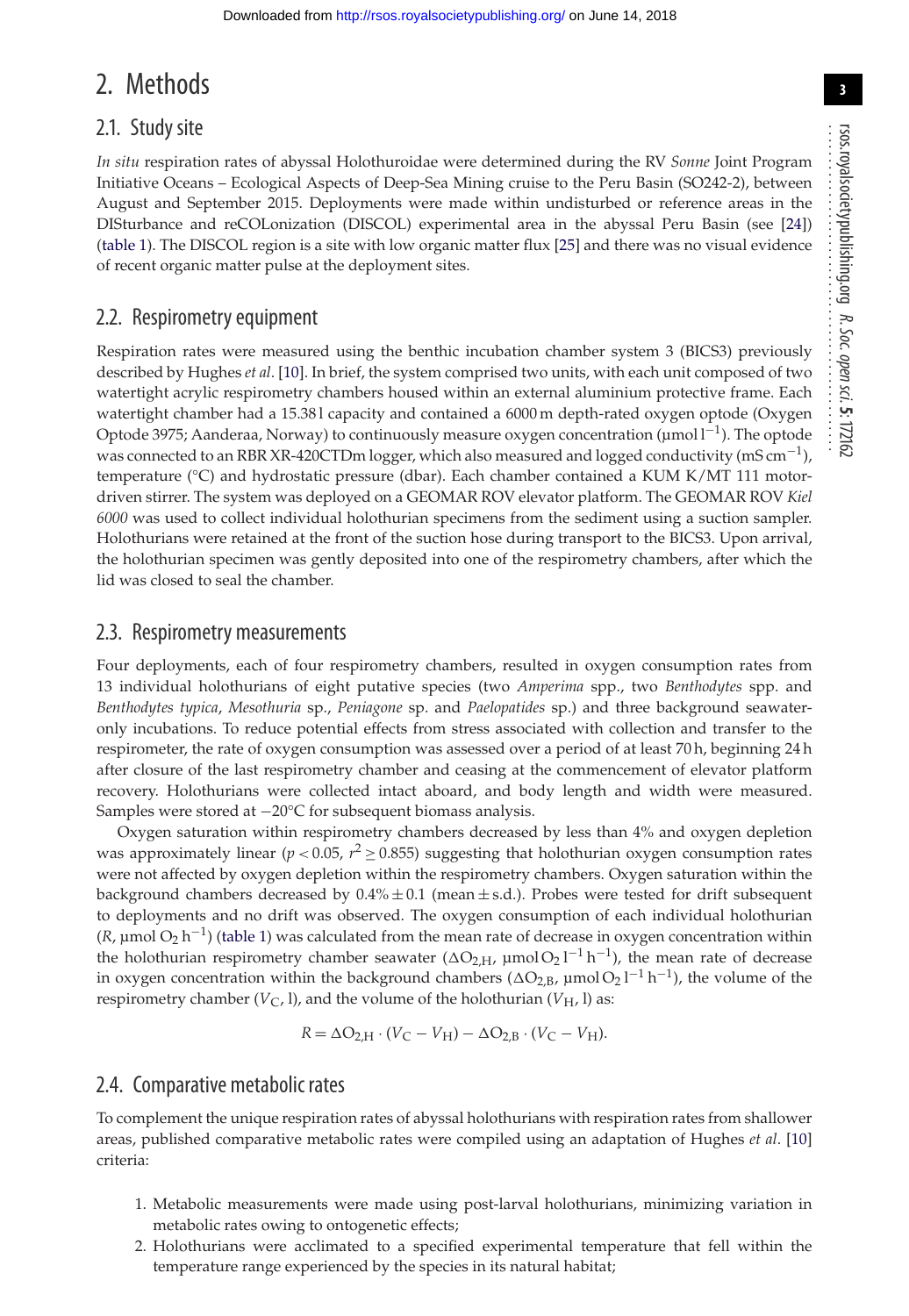<span id="page-3-0"></span>

|                          |                           | sampling location      |                                    |                                                                                                                                                                                                                                                                                             |                   |         |                       |                                                                                                |                                                                                                                                                                                                                                                                                 |
|--------------------------|---------------------------|------------------------|------------------------------------|---------------------------------------------------------------------------------------------------------------------------------------------------------------------------------------------------------------------------------------------------------------------------------------------|-------------------|---------|-----------------------|------------------------------------------------------------------------------------------------|---------------------------------------------------------------------------------------------------------------------------------------------------------------------------------------------------------------------------------------------------------------------------------|
| incubation<br>start date | species                   | latitude (S)           | ingitude (W)                       | depth (m)                                                                                                                                                                                                                                                                                   | emperature.<br>၉၅ | alinity | duration<br>(minutes) | $\begin{array}{c} \text{consumption} \ (\mu \text{mol}\ \text{h}^{-1}) \end{array}$<br>naphyxc | total wet<br>mass <sub>(g)</sub>                                                                                                                                                                                                                                                |
| 05/09/2015               | Mesothuria sp.1           | 07°04.4512             | 088°27.0517                        |                                                                                                                                                                                                                                                                                             | $\ddot{8}$        | 34.83   |                       | 1.66                                                                                           |                                                                                                                                                                                                                                                                                 |
|                          | Amperima sp.1             | 07°04.4512             | 088°27.0517'                       | $\begin{array}{l} 4178.6 \\ 4178.6 \\ 4178.6 \\ 4196.5 \\ 4196.5 \\ 4196.5 \\ 4196.5 \\ 4188.2 \\ 4188.2 \\ 4188.2 \\ 4191.7 \\ 4191.7 \\ 4191.7 \\ 4191.7 \\ 4191.7 \\ 4191.7 \\ 4191.7 \\ 4191.7 \\ 4191.7 \\ 4191.7 \\ 4191.7 \\ 4191.7 \\ 4191.7 \\ 4191.7 \\ 4191.7 \\ 4191.7 \\ 4191$ | ਼ੇਲ਼ੂ ਲ           |         |                       |                                                                                                | $\frac{26.6}{78.5}\begin{array}{ c c c c c c }\hline 20.01 & 0.01 & 0.01 & 0.01 & 0.01 & 0.01 & 0.01 & 0.01 & 0.01 & 0.01 & 0.01 & 0.01 & 0.01 & 0.01 & 0.01 & 0.01 & 0.01 & 0.01 & 0.01 & 0.01 & 0.01 & 0.01 & 0.01 & 0.01 & 0.01 & 0.01 & 0.01 & 0.01 & 0.01 & 0.01 & 0.01 &$ |
|                          | Amperima sp. 2            | 07°04.4512             | $088^{\circ}27.0517'$              |                                                                                                                                                                                                                                                                                             |                   |         |                       |                                                                                                |                                                                                                                                                                                                                                                                                 |
| 12/09/2015               | Benthodytes sp. 1         | 025707/07/240          | 088°Z1.0439'                       |                                                                                                                                                                                                                                                                                             |                   |         |                       |                                                                                                |                                                                                                                                                                                                                                                                                 |
|                          | Amperima sp. 2            | 17°07.5240             | $088^{\circ}Z\!.0439'$             |                                                                                                                                                                                                                                                                                             |                   |         |                       |                                                                                                |                                                                                                                                                                                                                                                                                 |
|                          | <b>Benthodytes typica</b> | 025240                 | 088°27.0439'                       |                                                                                                                                                                                                                                                                                             |                   |         |                       |                                                                                                |                                                                                                                                                                                                                                                                                 |
| 17/09/2015               | Benthodytes sp. 1         | 07°04.9715             | $088^\mathrm{o}28.1738^\mathrm{o}$ |                                                                                                                                                                                                                                                                                             |                   |         |                       |                                                                                                |                                                                                                                                                                                                                                                                                 |
|                          | Benthodytes sp. 2         | 07°04.9715             | $088^{\mathrm{o}}28.1738'$         |                                                                                                                                                                                                                                                                                             |                   |         |                       |                                                                                                |                                                                                                                                                                                                                                                                                 |
|                          | Benthodytes typica        | T <sup>o</sup> 04.9715 | 088°28.1738                        |                                                                                                                                                                                                                                                                                             |                   |         |                       |                                                                                                |                                                                                                                                                                                                                                                                                 |
| 24/09/2015               | <b>Benthodytes typica</b> | 07°04.6854             | 088°27.4856'                       |                                                                                                                                                                                                                                                                                             | 1.85              |         |                       |                                                                                                |                                                                                                                                                                                                                                                                                 |
|                          | Peniagone sp.1            | 07°04.6854             | $088^{\circ}Z\rlap{.}7.4856'$      |                                                                                                                                                                                                                                                                                             | $\frac{185}{ }$   |         |                       |                                                                                                |                                                                                                                                                                                                                                                                                 |
|                          | Paelopatides sp.1         | 17°04.6854             | 088°27.4856'                       |                                                                                                                                                                                                                                                                                             | 1.85              |         |                       | $\frac{63}{237}$                                                                               |                                                                                                                                                                                                                                                                                 |
|                          | Benthodytes typica        | 7°04.6854              | 088°27.4856'                       |                                                                                                                                                                                                                                                                                             | <u>i 85</u>       |         |                       |                                                                                                |                                                                                                                                                                                                                                                                                 |

Table 1. Location, environmental data, and calculated in situ oxygen consumption rates for holothurian specimens.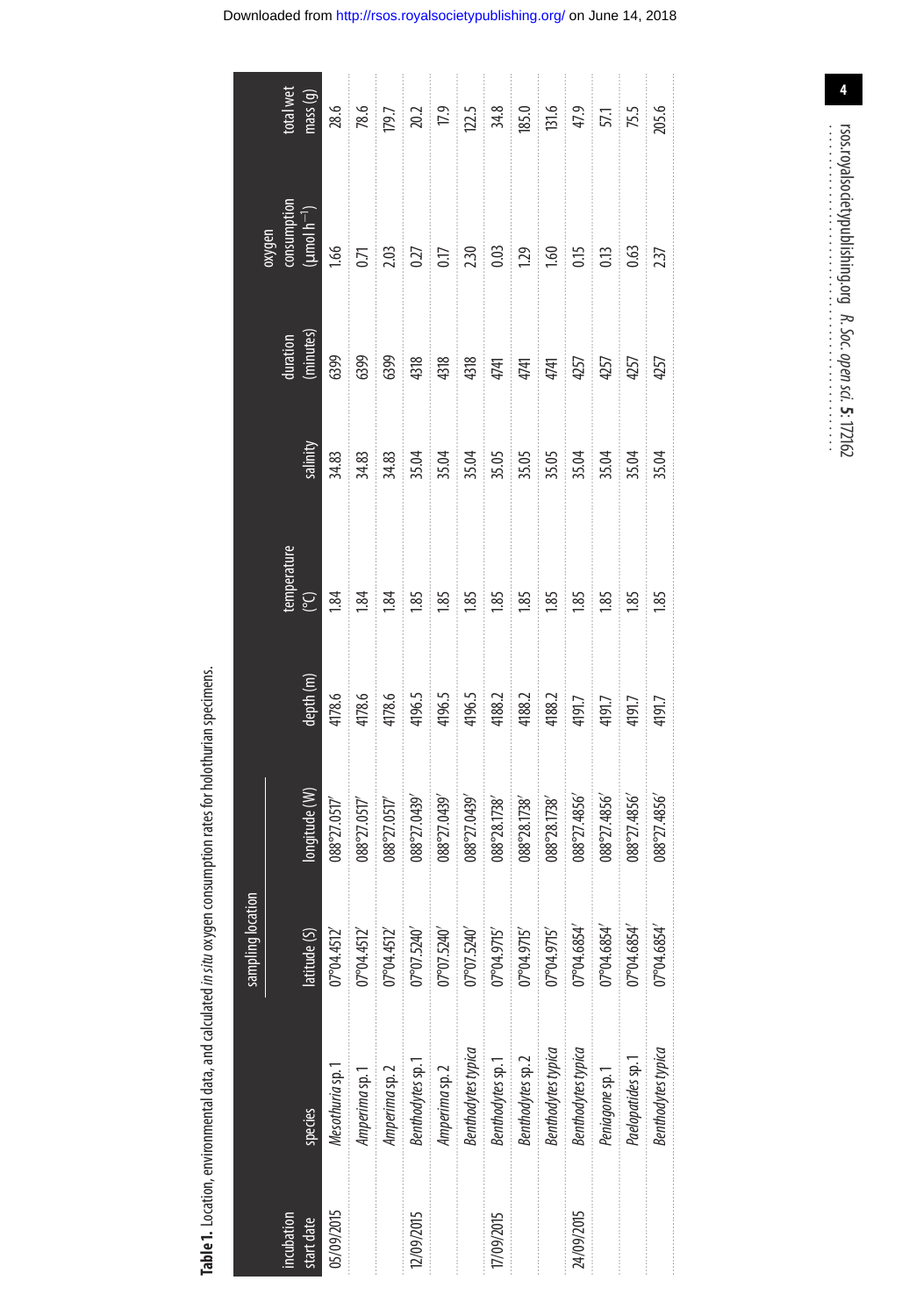- 3. Holothurian individual oxygen consumption rates were available either directly, or were possible to derive by calculation;
- 4. Holothurian masses were provided as wet mass.

Physiological activities such as locomotion or feeding may significantly affect metabolic rate. Consequently, metabolic rates of non-growing, resting, post-absorptive animals (standard metabolic rate) are distinguished from metabolic rates of organisms engaging in routine activity (routine metabolic rate) [\[26\]](#page-11-13). The published literature typically did not discriminate between standard metabolic rate and routine metabolic rate, therefore the comparative metabolic rates were interpreted as representing routine metabolic rates to facilitate comparison with the routine metabolic rates reported in this study [\[10\]](#page-10-5). Adopting this assumption may be a relatively conservative approach: deep-sea holothurians were not starved prior to *in situ* measurements and reported metabolic rates are therefore routine metabolic rates. Employing routine metabolic rates, which exceed standard metabolic rates, may decrease rather than increase any bathymetric decline. When metabolic rates were reported for a range of wet masses, the mean metabolic rate was determined for size categories 0.1 to  $\langle 1 \text{ g}, 1 \text{ to } \langle 10 \text{ g}, 10 \text{ to } \langle 100 \text{ g}, 100 \text{ to } \langle 100 \text{ g}, 100 \text{ to } \langle 100 \text{ g}, 100 \text{ to } \langle 100 \text{ g}, 100 \text{ to } \langle 100 \text{ g}, 100 \text{ to } \langle 100 \text{ g}, 100 \text{ to }$ <500 g, 500 to <1000 g and 1000 to <1500 g, following Hughes *et al*. [\[10\]](#page-10-5).

Holothurian collection depth (*CD*) was used to assess the influence of depth on metabolic rate. Holothurians collected intertidally were assigned a *CD* of 10 m as a conservative approach to avoid distortions in using logarithm-transformed depths in regressions [\[7\]](#page-10-4). Holothurians collected by diver were assigned a *CD* of 10 m, when *CD* was not reported. Where a depth range was reported in a publication, *CD* was taken as the mid-depth.

#### 2.5. Metabolic rate temperature- and mass-normalization

Comparative metabolic rates were measured at experimental temperatures ranging from −1.2°C to 27°C, with total wet mass ranging from 0.6 to 1260.0 g. All metabolic rates were temperature- and mass-normalized to isolate depth-dependence from these confounding factors. Metabolic rates were temperature- and mass-normalized as described below, using temperature- and mass-dependence relationships determined from shallow-water holothurians to avoid incorporating any depth effects within the normalization.

Metabolic rate temperature-scaling is described by the exponential function  $R = f e^{gT}$ , where *f* is a size-independent normalization constant, and *g* is a scaling coefficient that represents the gradient of the linear relationship between temperature (*T*, °C) and *R* following natural logarithmic transformation of *R* [\[27\]](#page-11-14). Metabolic rate temperature-dependence was therefore assessed by linear regression of temperature and natural log-transformed metabolic rate. Shallow-water holothurian metabolic rate depended on temperature across a temperature range of −1.2°C to 27°C [\(figure 1\)](#page-5-0):  $R = 4.702 \cdot e^{0.0750T}$  (*F*<sub>1,36</sub> = 8.796, *p* = 0.005,  $r^2$  = 0.196, *n* = 38). Consequently, all comparative metabolic rates were temperature-normalized using a *Q*<sup>10</sup> adjustment:

$$
R_{\rm TN} = R \cdot Q_{10N}^{(T-T)/10},
$$

where *R*<sub>TN</sub> is the temperature-normalized metabolic rate (µmol O<sub>2</sub> h<sup>-1</sup>) at the normalization temperature  $(T_N, {}^{\circ}C)$ . The  $Q_{10}$  value of 2.12 ( $g = 0.075$ ) derived from the shallow-water holothurian comparative metabolic rates was similar to the mean echinoderm  $Q_{10}$  value of 2.15 ( $g = 0.077$ ) derived by Hughes *et al*. [\[10\]](#page-10-5). All metabolic rates were normalized to 2.5°C (approximating the 2.63°C median temperature of deep-sea holothurian metabolic rate assessments) to reduce the potential for artefacts arising owing to differences in the temperature sensitivity of metabolic rates in shallow-water and deep-sea taxa.

Metabolic rate mass-scaling is described by the power function  $R = jM<sup>k</sup>$  where *j* is a mass-independent normalization constant, and *k* is a scaling coefficient that represents the gradient of the linear relationship between mass (*M*, g) and *R* following logarithmic transformation [\[27,](#page-11-14)[42\]](#page-11-15). Metabolic rate mass-dependence was therefore assessed by linear regression of log-transformed *M* and *R*<sub>TN</sub>. Shallowwater holothurian  $R_{TN}$  depended on mass [\(figure 1\)](#page-5-0):  $R_{TN} = 0.5436 \cdot M^{0.5858}$  ( $F_{1,36} = 103.000$ ,  $p < 0.001$ ,  $r^2 = 0.741$ ,  $n = 38$ ). Consequently, all comparative  $R_{TN}$  were mass-normalized using a mass adjustment:

$$
\log R_{\text{TMN}} = \log R_{\text{TN}} + k(\log M_{\text{N}} - \log M),
$$

where *R<sub>TMN</sub>* is the temperature- and mass-normalized metabolic rate at the normalization temperature  $(T_N, {}^{\circ}C)$  and mass ( $M_N$ , g). The *k* value (0.5858) derived from the shallow-water holothurian comparative metabolic rates was used. All metabolic rates were normalized to  $70 g$  (approximating the  $66.3 g$ ) median mass of deep-sea holothurian metabolic rate assessments) to reduce the potential for artefacts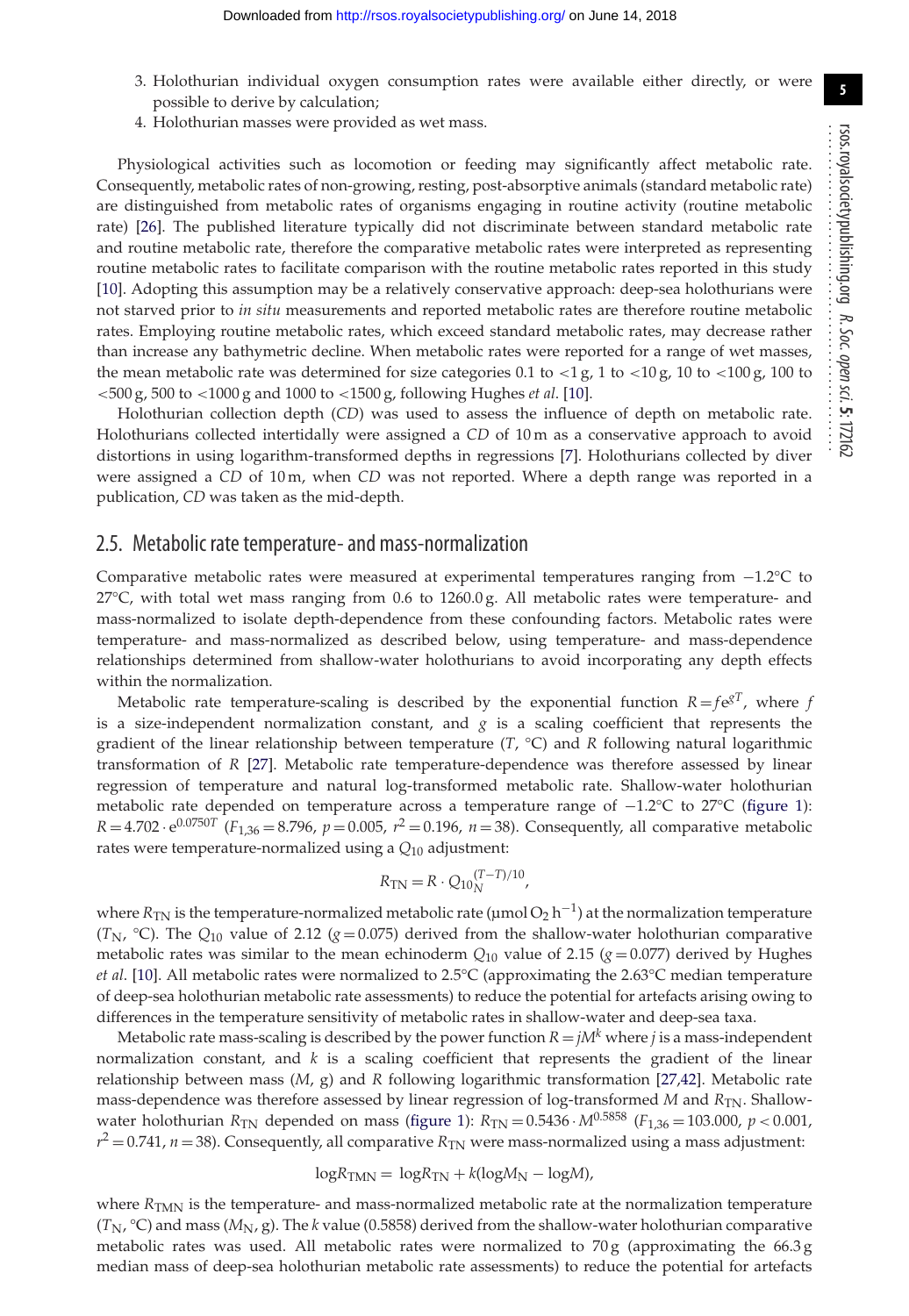<span id="page-5-0"></span>

**Figure 1.** (a) Shallow-water holothurian metabolic rate (R) as a function of temperature (T). Shallow-water holothurian metabolic rate increases significantly with increasing temperature assuming an exponential function (solid line:  $R = 4.702 \cdot e^{0.07507}$ ;  $F_{1,36} = 8.796$ ,  $p = 0.005$ ,  $r^2 = 0.196$ ). (b) Shallow-water holothurian temperature-normalized metabolic rate ( $R_{TN}$ ) as a function of mass (M). Metabolic rate data were normalized to a temperature of 2.5°C using a shallow-water-holothurian-derived  $Q_{10}$  of 2.12. Shallow-water holothurian metabolic rate increases with increasing mass assuming a power function (solid line:  $R_{\text{TN}} = 0.5436 \cdot M^{0.5858}$ ;  $F_{1.36} = 103.000$ ,  $p < 0.001$ ,  $r^2 = 0.741$ ). Data from [\[13,](#page-11-0)[28–](#page-11-16)[41\]](#page-11-17).

arising from differences in the mass-dependence of metabolic rates in shallow-water and deep-sea taxa. Subsequently, species-specific mean metabolic rates were calculated.

#### 2.6. Metabolic rate depth-dependence

Statistical differences between *R<sub>TMN</sub>* in shallow-water (less than 200 m depth), bathyal (200–4000 m depth), and abyssal (greater than 4000m depth) holothurians were assessed using Kruskal–Wallis one-way analysis of variance by ranks.

#### 2.7. Distinguishing environmental factors contributing to variation in metabolic rate

Multiple environmental factors covary with depth, such as *in situ* hydrostatic pressure (*H*, MPa), annual mean oxygen concentration ( $O_2$ ,  $\mu$ mol l<sup>-1</sup>), monthly mean food availability (*F*, mg C<sub>org</sub> m<sup>-2</sup> d<sup>-1</sup>) and daily peak light availability (*L*,Wm−2). Data for both environmental factors and biological responses are typically few and consequently distinguishing the relative contributions of environmental factors to any bathymetric variation is challenging and seldom attempted (e.g. [\[6\]](#page-10-3)).

The potential contributions of environmental factors  $(H, O_2, F$  and  $L$ ) to variation in metabolic rate were initially explored independently, through linear regression and nonlinear regression assuming exponential ( $ue^{vP}$ , where *u* is a normalization constant, *v* is a scaling coefficient and *P* is the environmental factor) and power (*wPz*, where *w* is a normalization constant, *z* is a scaling coefficient and *P* is the environmental factor) functions. Exponential and power functions were selected based on visual inspection of the metabolic rates since there was no preference for model selection based on physiological theory. Nonlinear regressions were assessed by linear regression of factors and natural log-transformed *R*<sub>TMN</sub> (exponential function), or by linear regression of log-transformed factors and logtransformed *R<sub>TMN</sub>* (power function). Where environmental data for the collection site were unavailable, environmental data were modelled.

Hydrostatic pressure (*H*) is described by the function:

$$
H = \rho \cdot g \cdot h,
$$

where ρ is the fluid density, *g* is gravitational acceleration and *h* is the fluid height/depth (m). Both ρ and *g* vary minimally and *H* therefore depends predominantly on depth. Depth is typically derived from *H* and therefore these parameters were effectively indistinguishable.

*O*<sup>2</sup> was estimated using the statistical mean oxygen concentration determined by the National Oceanographic Data Center (NODC) climatological analysis and described in the *World Ocean Atlas* 2013 [\[43\]](#page-11-18). The NODC climatological analysis is prepared on a one-degree grid and at 102 depth levels between the surface and 5500 m depth. Where mean oxygen concentration was unavailable for the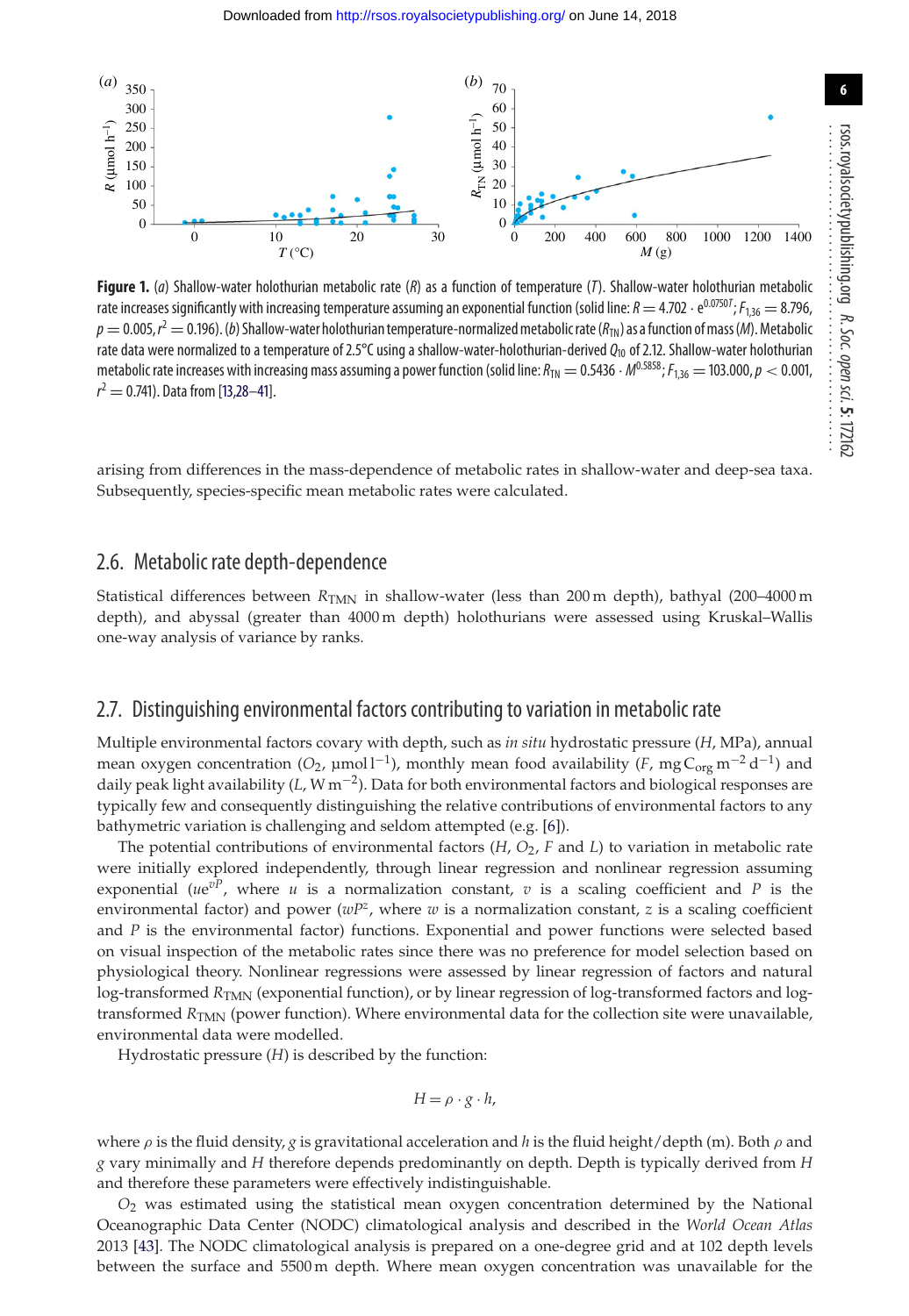appropriate depth at the holothurian collection location, mean oxygen concentration for the appropriate depth in closest geographical proximity was used.

*F* at depths within the export zone was estimated using the statistical mean net primary production (NPP) determined by constructing a 12-year (2003 to 2014) monthly climatology using the ocean productivity database [\(www.science.oregonstate.edu/ocean.productivity\)](www.science.oregonstate.edu/ocean.productivity), which is derived from *MODIS* satellite data based on the standard vertically generalized production model [\[44\]](#page-11-19). The ocean productivity database is prepared on a one-sixth-degree grid. Where NPP was unavailable for the appropriate holothurian collection location, NPP in closest geographical proximity was used. Export zone depth was estimated following Lutz *et al*. [\[45\]](#page-11-20). Mean monthly *F* at depths below the export zone was estimated from the NPP climatology using particulate organic carbon (POC) flux to the seafloor derived using Lutz *et al*.'s [\[45\]](#page-11-20) model. Sea surface temperature (SST) was estimated using statistical mean temperature determined by the NODC climatological analysis and described in the *World Ocean Atlas* 2013 [\[46\]](#page-11-21), at the approximate holothurian collection location and depth. Lateral transfer typically enhances POC flux in submarine canyons relative to adjacent open slopes [\[47](#page-11-22)[–49\]](#page-11-23). For example, organic matter availability is 5–30 times higher in the tidal Western Iberian Margin Nazaré canyon than on the open slope [\[50\]](#page-11-24). Elevated organic matter has significant ecological impacts on canyon benthic communities (e.g. [\[51\]](#page-11-25)). Consequently, *F* at holothurian collection locations within submarine canyons was estimated by multiplying the POC flux derived using Lutz *et al*.'s [\[45\]](#page-11-20) model by 17.5 (the mid-range value for enhanced organic matter availability in canyons presented by García *et al*. [\[50\]](#page-11-24)). The potential effect of multiple components of *F* (maximum, minimum, mean and standard deviation) were explored.

*L* was estimated using maximum insolation at each holothurian collection location calculated according to Lumb [\[52\]](#page-11-26) using the solar vector [\[53\]](#page-11-27), and exponential depth-decay functions presented for coastal and oceanic waters by Lalli & Parsons [\[54\]](#page-11-28), while assuming no light penetrates to depths below 1000 m [\[16\]](#page-11-3). The potential effect of multiple components of *L* (maximum, minimum and mean) were explored.

Subsequently, the potential effect of environmental factors was explored together, through multiple nonlinear regression assuming exponential and power functions, using the components of *F* and *L* with strongest explanatory power  $(r^2)$  ( $F_{MAX}$  and  $L_{MAX}$ ).

#### 2.8. Sensitivity analysis

Statistical sensitivity to temperature- and mass-scaling parameters (*g* and *k*) was assessed using alternative values employed by Hughes *et al*. [\[10\]](#page-10-5) (respectively, 0.077 and 0.81). Sensitivity to hydrostatic pressure derived from capture depth parameter was assessed using the minimum depth of occurrence approach with values derived from OBIS [\[55\]](#page-11-29). Sensitivity to the canyon POC flux multiplier was assessed using the lower and upper range values for enhanced organic matter availability in canyons (5 and 30) presented by García *et al*. [\[50\]](#page-11-24), but also by eliminating the canyon POC flux multiplier. Sensitivity to the differentiated coastal and oceanic light decay model was assessed by deriving *L* using only the coastal model or the oceanic model.

### 3. Results

#### 3.1. *In situ* oxygen consumption measurements and comparative metabolic rates

Oxygen consumption measurements made at abyssal depths using 13 specimens from eight putative species [\(table 1\)](#page-3-0) extended the maximum collection depth of holothurian metabolic rates from 3639.6 to 4196.5 m (electronic supplementary material, table S1). A further 22 additional holothurian metabolic rates from 10 species were identified from the literature. Once mean metabolic rate was determined for size categories for each species, 33 additional holothurian metabolic rate data were added to the 26 metabolic rates reported by Hughes *et al*. [\[10\]](#page-10-5), increasing the number of species with reported metabolic rates from 17 to 35 [\[10,](#page-10-5)[13,](#page-11-0)[28–](#page-11-16)[41,](#page-11-17)[56–](#page-11-30)[59\]](#page-12-0).

#### 3.2. Metabolic rate depth-dependence

*R*TMN did not differ significantly between shallow-water (less than 200 m depth) and bathyal (200–4000 m depth) holothurians, but was significantly lower in abyssal holothurians (greater than 4000 m depth) than in shallow-water holothurians  $(F_{2,32} = 5.808, p < 0.007)$  [\(figure 2\)](#page-7-0).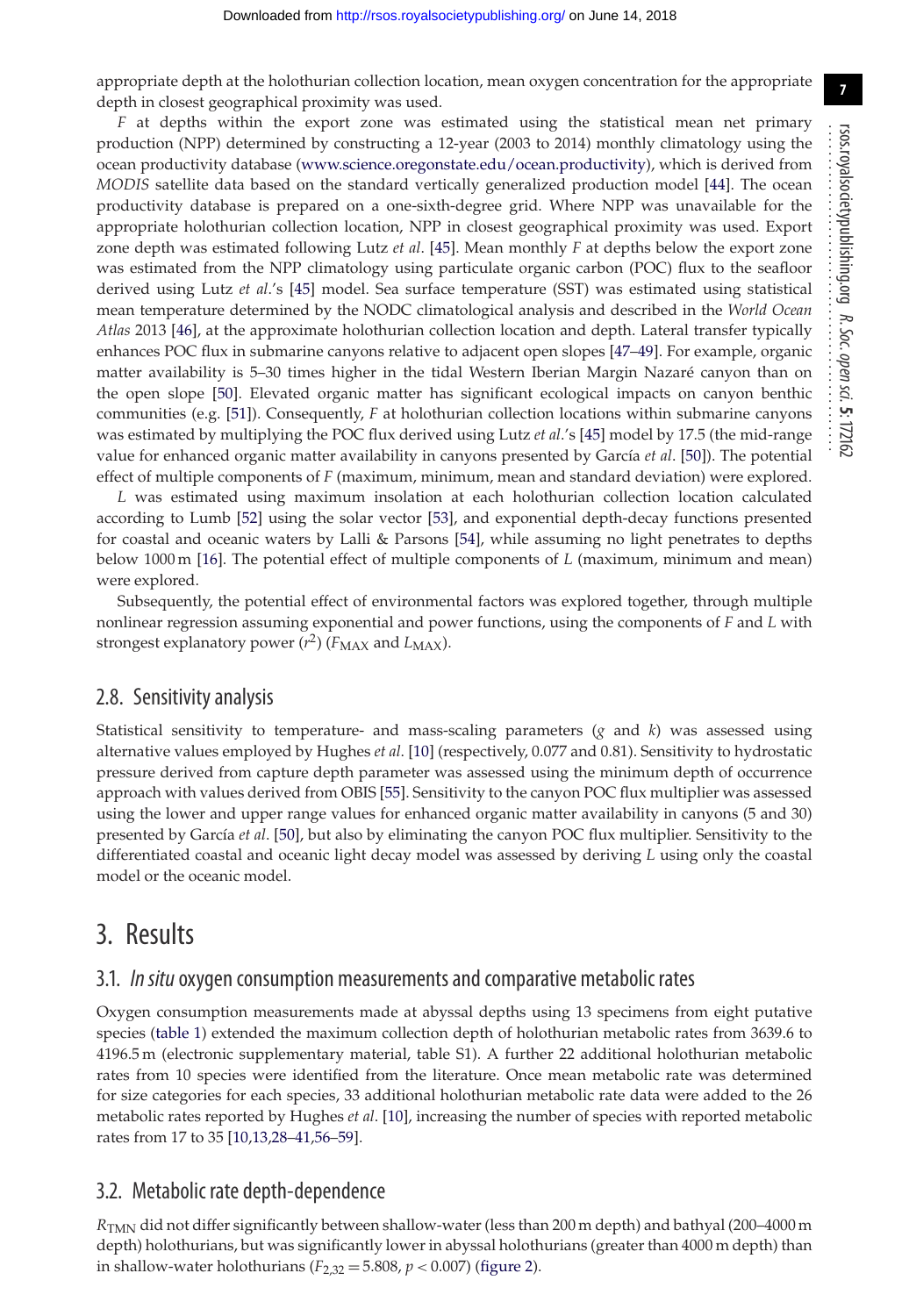<span id="page-7-0"></span>

**Figure 2.** Temperature- and mass-normalized holothurian metabolic rate  $(R_{TMM})$  over collection depth (CD). Metabolic rate data were normalized to a temperature of 2.5°C using a shallow-water-holothurian-derived  $Q_{10}$  of 2.12, and to a standard total wet mass (M) of 70 g using a shallow-water-holothurian-derived mass-scaling coefficient of 0.5858. Blue circles represent shallow-water data (from [\[13,](#page-11-0)[28–](#page-11-16) [41\]](#page-11-17)), black circles represent deep-sea data (from [\[10,](#page-10-5)[13,](#page-11-0)[56–](#page-11-30)[59\]](#page-12-0)) and open circles represent data from this study.

<span id="page-7-1"></span>

**Figure 3.** Temperature- and mass-normalized holothurian metabolic rate ( $R_{TMM}$ ) as a function of *in situ* hydrostatic pressure (*H*), oxygen concentration ( $O_2$ ), food availability ( $F_{MAX}$ ) or light availability ( $L_{MAX}$ ). Metabolic rate data were normalized to a temperature of 2.5°C using a shallow-water-holothurian-derived  $Q_{10}$  of 2.12, and to a standard total wet mass (M) of 70 g using a shallow-water-holothurianderived mass-scaling coefficient of 0.5858. Blue circles represent shallow-water data (from [\[13](#page-11-0)[,28](#page-11-16)[–41\]](#page-11-17)), black circles represent deep-sea data (from [\[10,](#page-10-5)[13,](#page-11-0)[56–](#page-11-30)[59\]](#page-12-0)) and open circles represent data from this study.

#### 3.3. Distinguishing environmental factors contributing to variation in metabolic rate

Multiple nonlinear regression assuming an exponential function indicated that *H*, *O*<sub>2</sub>, *F*<sub>MAX</sub> and *L*<sub>MAX</sub> were not collinear (variance inflation factor < 5.0) and that the exponential function incorporating *H*,  $O_2$ , *F*<sub>MAX</sub> and *L*<sub>MAX</sub> explained 66.3% of the variation in holothurian *R*<sub>TMN</sub> (*F*<sub>4,30</sub> = 14.724, *p* < 0.001,  $r^2 = 0.663$ ,  $n = 35$ ), but also indicated that only *H* significantly affected  $R_{\text{TMN}}$  (*H p* < 0.001, *O*<sub>2</sub> *p* = 0.050, *F<sub>MAX</sub>*  $p = 0.848$ ,  $L_{MAX}$   $p = 0.518$ ) [\(figure 3\)](#page-7-1) [\(table 2\)](#page-8-0). Nonlinear regression assuming an exponential function indicated that *H* explained 60.6% of the variation in holothurian  $R_{\text{TMM}}$  ( $F_{1,33} = 50.655$ ,  $p < 0.001$ ,  $r^2 = 0.606$ ,  $n = 35$ ).

In contrast, multiple nonlinear regression assuming a power function indicated that *H* and *L*<sub>MAX</sub> were collinear (variance inflation factor  $> 5.0$ ). Consequently, multiple nonlinear regressions assuming a power function were performed with either *H* or *L*<sub>MAX</sub> removed. Multiple nonlinear regression assuming a power function indicated that  $H$ ,  $O_2$  and  $F_{MAX}$  were not collinear (variance inflation factor < 5.0) and that the power function incorporating  $H$ ,  $O_2$  and  $F_{MAX}$  explained 54.2% of the variation in holothurian  $R_{\text{TMN}}$  (*F*<sub>3.31</sub> = 12.233, *p* < 0.001,  $r^2$  = 0.542, *n* = 35), but also indicated that only *F*<sub>MAX</sub> significantly affected *R*<sub>TMN</sub> (*H*  $p = 0.234$ , *O*<sub>2</sub>  $p = 0.344$ , *F<sub>MAX</sub>*  $p = 0.011$ ) [\(figure 3\)](#page-7-1) [\(table 2\)](#page-8-0). Similarly, multiple nonlinear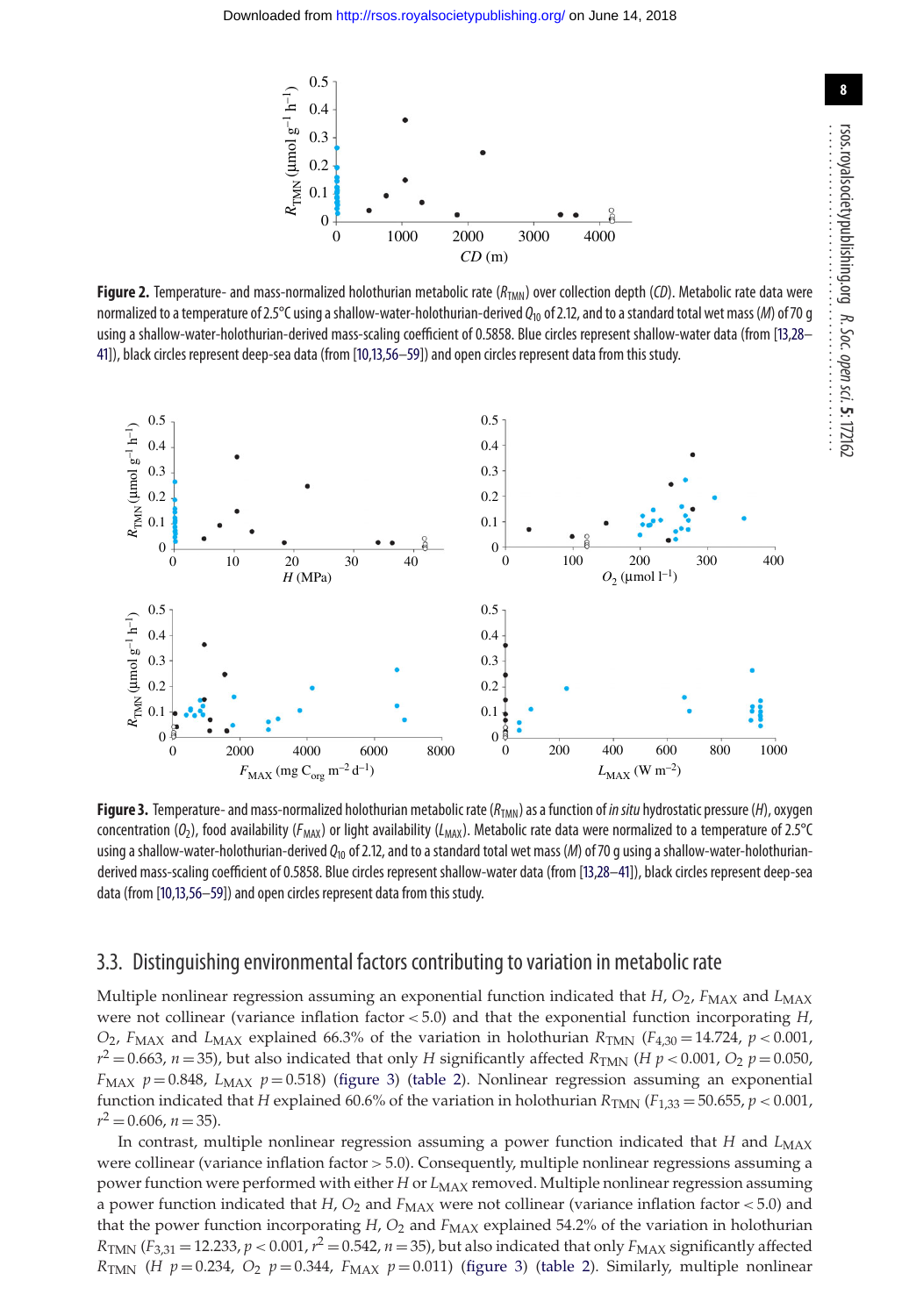<span id="page-8-0"></span>**Table 2.** Sensitivity analysis of statistical significance of factors  $(H = hyd$ rostatic pressure;  $F_{MAX} =$  maximum mean monthly food availability;  $O_2$  = annual mean oxygen concentration; NS = non-significant) affecting variation in holothurian metabolic rate depending on model selection and parametrization. Parameters selected for initial analysis are highlighted in bold.

|             | parameter                       |                                 |                           |                             |                                                |  |
|-------------|---------------------------------|---------------------------------|---------------------------|-----------------------------|------------------------------------------------|--|
|             | temperature                     | mass                            | hydrostatic               | canyon POC                  | light depth-                                   |  |
| model       | scaling $(q)$                   | scaling $(k)$                   | pressure                  | flux multiplier             | decay function                                 |  |
|             | 0.075/0.077                     | 0.5858/0.81                     | capture depth/minimum     | 1/5/17.5/30                 | coastal/coastal &                              |  |
|             |                                 |                                 | depth of occurrence       |                             | oceanic/oceanic                                |  |
| exponential | H/H                             | H/H                             | $H/H$ and $O2$            | H and $O_2/H$ and $O_2/H/H$ | HI <b>H</b> /H                                 |  |
| power       | $F_{\text{MAX}}/F_{\text{MAX}}$ | $F_{\text{MAX}}/F_{\text{MAX}}$ | $F_{MAX}/H$ and $F_{MAX}$ | $NS/NS/F_{MAX}/F_{MAX}$     | $F_{\text{MAX}}/F_{\text{MAX}}/F_{\text{MAX}}$ |  |

regression assuming a power function indicated that  $O_2$ ,  $F_{MAX}$  and  $L_{MAX}$  were not collinear (variance inflation factor  $< 5.0$ ) and that the power function incorporating  $O_2$ ,  $F_{MAX}$  and  $L_{MAX}$  explained 52.6% of the variation in holothurian  $R_{TMN}$  ( $F_{3,31}$  = 11.486,  $p$  < 0.001,  $r^2$  = 0.526,  $n$  = 35), but indicated that only  $F_{MAX}$  significantly affected  $R_{TMIN}$  (*O*<sub>2</sub> *p* = 0.266,  $F_{MAX}$  *p* = 0.004,  $L_{MAX}$  *p* = 0.533) [\(figure 3\)](#page-7-1) [\(table 2\)](#page-8-0). Nonlinear regression assuming a power function indicated that  $F_{MAX}$  explained 48.8% of the variation in holothurian  $R_{\text{TMN}}$  ( $F_{1,33}$  = 31.435,  $p < 0.001$ ,  $r^2$  = 0.488,  $n = 35$ ).

#### 3.4. Sensitivity analysis

Statistical analysis was predominantly robust to alternative values for parameters [\(table 2\)](#page-8-0). Statistical analysis was robust to the alternative  $g$  value for temperature-scaling, regardless of the descriptive function assumed. Similarly, statistical analysis was robust to the alternative *k* value for mass-scaling, regardless of the descriptive function assumed. Statistical analysis employing the alternative depth parameter indicated that  $O_2$  significantly affected  $R_{TMN}$  as well as *H*, assuming an exponential function, and that *H* significantly affected *R*<sub>TMN</sub> as well as *F<sub>MAX</sub>* assuming a power function. Statistical analysis was robust to increasing the canyon POC flux multiplier. However, statistical analysis employing decreased canyon POC flux multipliers indicated that  $O_2$  significantly affected  $R_{TMN}$  as well as *H*, assuming an exponential function. Further, statistical analysis employing decreased canyon POC flux multipliers indicated that no factors significantly affected  $R_{\text{TMN}}$  assuming a power function. Statistical analysis was robust to the light decay model, regardless of the descriptive function assumed.

## 4. Discussion

Metabolic rates of abyssal Holothuroidea were determined *in situ* and synthesized with other available holothurian metabolic rates to explore bathymetric trends in temperature- and mass-normalized metabolic rate. Mean temperature- and mass-normalized metabolic rate did not differ significantly between shallow-water (less than 200 m depth) and bathyal (200–4000 m depth) holothurians, but was significantly lower (82%) in abyssal holothurians (greater than 4000 m depth) than in shallow-water holothurians. Methodological approaches may contribute to this difference. Deep-sea holothurians were not starved prior to *in situ* measurements and the metabolic rates reported in this study are therefore interpreted as routine metabolic rates. Routine metabolic rates are greater than standard metabolic rates, but the published comparative metabolic rates typically did not discriminate between routine and standard metabolic rate. Comparative metabolic rates were therefore interpreted as representing routine metabolic rates to allow statistical analysis. Adopting this assumption is a relatively conservative approach that may diminish bathymetric differences in metabolic rate rather than enhancing them. It is possible that metabolic rates reported in this study represent standard metabolic rates: holothurians may have ceased routine activities in response to sampling and transfer to respirometer chambers. Further, both starting oxygen concentrations (greater than 129 µmol  $l^{-1}$ ) and ending oxygen concentrations (greater than 117 µmol  $l^{-1}$ ) were low, which may have affected metabolic rates: holothurians are typically oxyconformers (e.g. [\[60\]](#page-12-1)). However, holothurians were observed at different positions within respirometer chambers during the 96 h incubation period and faecal matter was collected from respirometer chambers following incubation, suggesting that holothurians engaged in both movement and digestion. Oxygen depletion was approximately linear ( $p < 0.05$ ,  $r^2 \ge 0.855$ )

................................................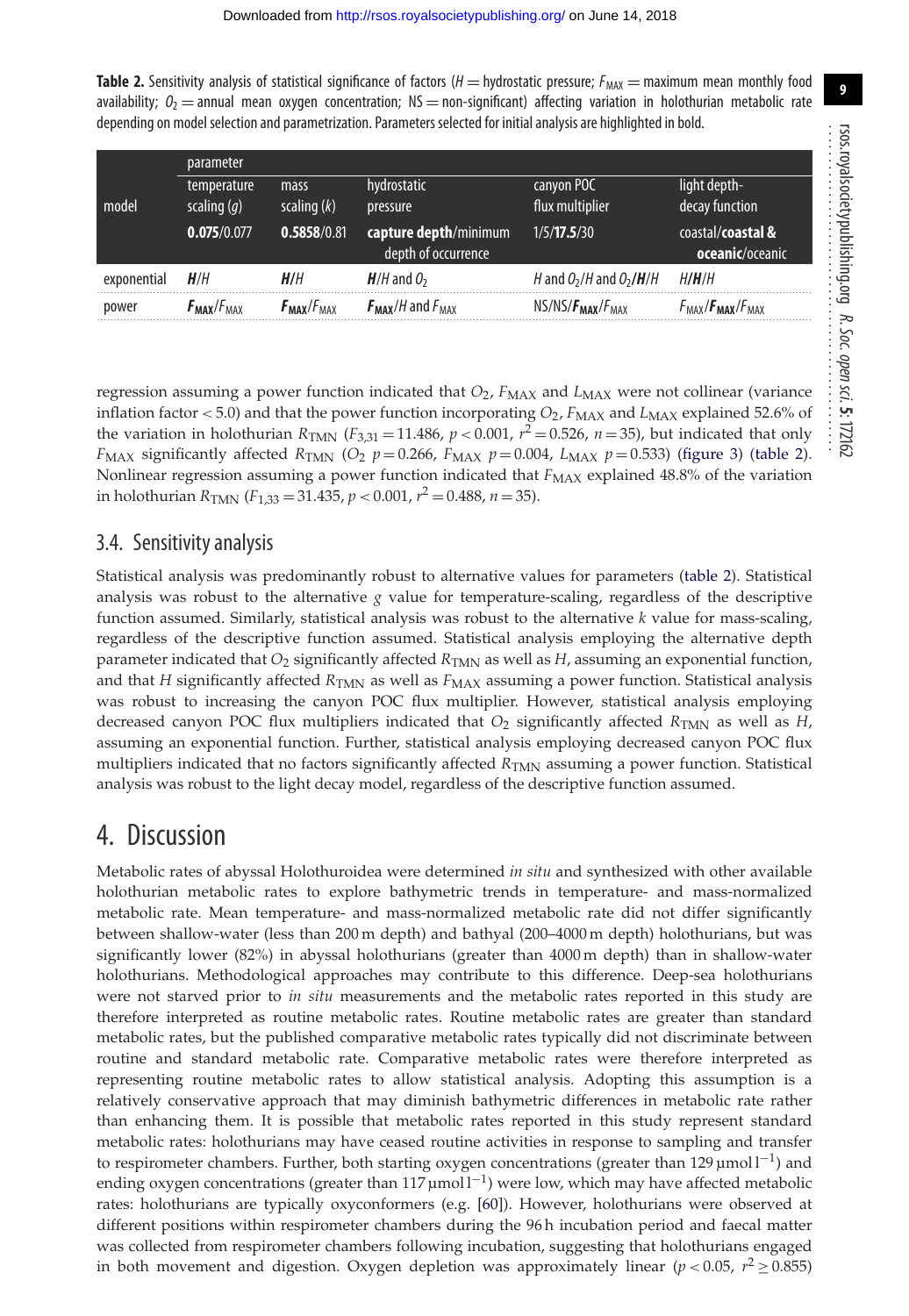during the  $\geq$ 70 h of oxygen concentration sampling that followed the 24 h post-sampling recovery period, suggesting both that activity did not differ significantly during the incubation period and that holothurian oxygen consumption rates were not affected by oxygen depletion within the respirometer chambers. Further, while holothurians are typically oxyconformers, they are capable of maintaining relatively high metabolic rate (68% of normoxic metabolic rate) down to oxygen concentrations of approximately 90  $\mu$ mol l<sup>-1</sup> [\[60\]](#page-12-1). Nonetheless, it is possible that low environmental oxygen concentration contributed to low metabolic rate in abyssal holothurians.

There was notable overlap between the wide-ranging metabolic rates in shallow-water and bathyal deep-sea holothurians [\(figure 2\)](#page-7-0). Differences in oxygen concentration and food availability may contribute to the dispersion in shallow-water holothurian metabolic rates [\(figure 3\)](#page-7-1). Similarly, oxygen concentration and food availability may contribute to the elevated metabolic rate reported in *Zygothuria lactea* at 2226 m relative to other deep-sea holothurians. In contrast, the high metabolic rate reported in *Cucumaria frondosa* at 1047.5 m may result from proximity to the species bathymetric range limit. Metabolic rate has been reported to increase significantly in the bathyal lithodid crab *Lithodes maja* as hydrostatic pressure approaches the species 790 m bathymetric range limit [\[61\]](#page-12-2) and similar responses are expected in other taxa, including holothurians. *C. frondosa* typically occurs at depths shallower than 500 m and there is only a single record of this species occurring deeper than 900 m [\[55\]](#page-11-29). Nonetheless, the absence of significant difference between metabolic rate in shallow-water and bathyal holothurians support the dominance of the visual interactions hypothesis at bathyal depths.

In contrast, significantly lower metabolic rate at abyssal depths in this non-visual benthic and benthopelagic echinoderm class suggests that environmental factors contribute to variation in metabolic rates. Although multiple potential factors (oxygen, food/chemical energy, light availability) vary with depth, sufficient holothurian metabolic rates were available to explore the influence of these factors without confounding by collinearity. Statistical exploration of the environmental influences on holothurian metabolic rates indicate that hydrostatic pressure or food/chemical energy availability drive bathymetric variation in holothurian metabolic rate. Which factor is causative of the variation in holothurian metabolic rate depends on the model selected, i.e. exponential or power function, and there is currently no preference for model selection based on physiological theory. The potential influences on metabolic rate of previously considered and rejected environmental factors (hydrostatic pressure or food/chemical energy availability) demand a fundamental reassessment of assumptions regarding environmental influences on metabolic rates in the deep sea. However, unconsidered environmental factors may contribute to differences in metabolic rate between shallow-water and abyssal holothurians. For example, the absence of wave action and hard substratum in abyssal environments may relax the requirement for robust bodies in holothurians which may influence metabolic rate. Further, the analyses presented here represent interspecific comparisons along environmental gradients, precluding any assessment of whether these environmental influences are ecological or evolutionary. Accurately assessing the ecological effects of resource limitation requires intraspecific comparison along an environmental gradient in the absence of intraspecific genetic variation. Accurately assessing adaptation to resource limitation requires intraspecific comparison along an environmental gradient with intraspecific genetic variation, or interspecific comparison along an environmental gradient.

Food/chemical energy may explain 48.8% of variation in metabolic rate among holothurians. There is significant evidence that lower food/chemical energy intake and related activities can result in lower metabolic rate owing to reduced metabolic machinery related to foraging activities and food processing (see [\[62\]](#page-12-3) and references cited therein). For example, differences in landscape-scale distribution in food between environments (e.g. shallow-water, bathyal, canyon, abyssal) may require differences in foraging strategies and thus in locomotory energy commitment. Such flexibility allows for the possibility of positive selection on metabolic rate driven by food/chemical energy intake and related activities. The influence of chemical energy availability on metabolic rate may mediate the role of chemical energy in driving biodiversity patterns in the deep sea [\[63,](#page-12-4)[64\]](#page-12-5). However, hydrostatic pressure offered the strongest explanatory power for the bathymetric variation in metabolic rate in holothurians, potentially explaining 60.6% of metabolic rate variation.

Previous studies have asserted that hydrostatic pressure cannot drive adaptation in metabolic rates (e.g. [\[6,](#page-10-3)[12\]](#page-11-31)). However, metabolism is a complex process resulting from a network of enzyme-mediated reactions which are affected by hydrostatic pressure [\[65\]](#page-12-6) and hydrostatic pressure affects metabolic rate in at least some deep-sea species [\[61\]](#page-12-2). Although evidence is limited by the relative paucity of studies, fundamental hyperbaric metabolic adaptations have previously been reported in deep-sea bacteria, for example in the cytochrome respiratory system [\[66](#page-12-7)[,67\]](#page-12-8). While adaptations in metabolic capacity may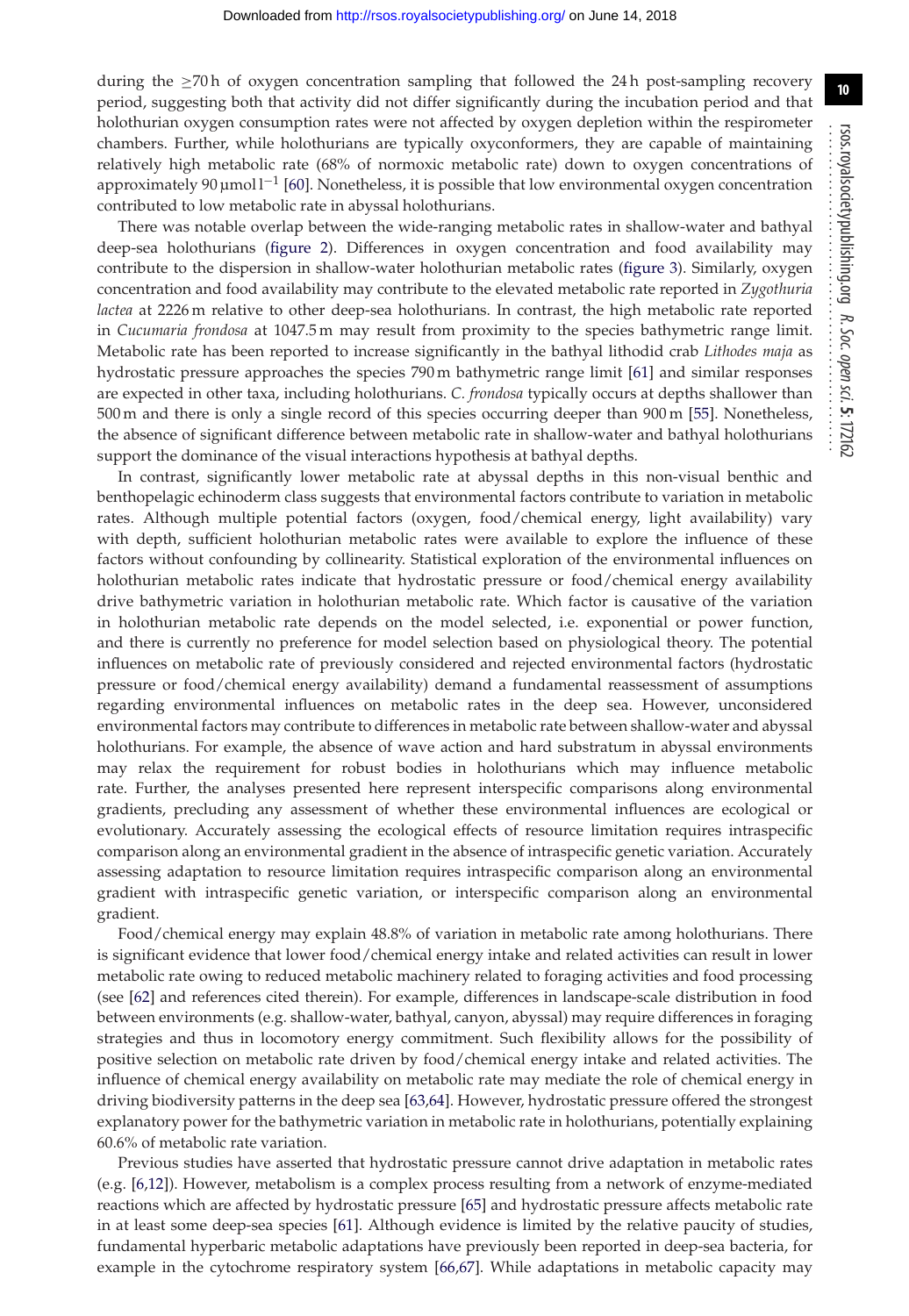allow organisms to moderate hyperbaric impacts [\[6\]](#page-10-3), such adaptations may also influence metabolic rate. Consequently, it has been proposed that hydrostatic pressure has a critical role in driving bathymetric variation in metabolic adaptations in the deep sea [\[17,](#page-11-4)[61](#page-12-2)[,68\]](#page-12-9), similar to temperature's role in driving latitudinal patterns in metabolic adaptations (see [\[69,](#page-12-10)[70\]](#page-12-11)). Oxygen supply influences metabolic rate too (see [\[62\]](#page-12-3)), offering a mechanism through which environmental oxygen concentration may positively select for reduced metabolic rate.

Significantly lower abyssal metabolic rate in a dominant deep-sea megafauna taxon (abundance and biomass) [\[16\]](#page-11-3) has implications for modelling of deep-sea processes. For example, estimates of deep-sea respiration and links with community dynamics may be invalid because these estimates assume metabolism does not depend on depth or factors that vary with depth (e.g. [\[2](#page-10-6)[,12\]](#page-11-31)). Instead, mean temperature- and mass-normalized metabolic rate was 82% lower in abyssal holothurians than in shallow-water holothurians [\(figure 2\)](#page-7-0). Since deep-sea communities represent a critical component of global biogeochemical cycling [\[1,](#page-10-0)[3](#page-10-7)[,4,](#page-10-1)[12\]](#page-11-31), erroneous assumptions regarding deep-sea metabolic rates may affect the accuracy of biogeochemical cycle models [\[5\]](#page-10-2). Resolving whether hydrostatic pressure or food/chemical energy availability is the dominant driver of bathymetric variation in holothurian metabolic rate in the deep sea, and confirming that temperature does not contribute to depth-related variation, may be achieved by assessing metabolic rates of holothurians present at hadal depths [\[71\]](#page-12-12) *in situ*. Seafloor sediments in ocean trenches can have higher organic matter concentrations than surrounding abyssal depths [\[72\]](#page-12-13), but with similar oxygen concentrations [\[43\]](#page-11-18) and temperatures [\[46\]](#page-11-21). Therefore, assessing metabolic rates of hadal holothurians will provide a test of the importance of hydrostatic pressure and food/chemical energy on metabolic rate. Increased metabolic rate in hadal holothurians relative to abyssal holothurians would support the food/chemical energy constraint hypothesis, whereas decreased metabolic rate in hadal holothurians would support the influence of hydrostatic pressure. In contrast, comparable metabolic rate in hadal holothurians would support the oxygen constraint or temperature hypotheses. Such measurements will be key to understanding environmental influences on metabolic rate in the deep sea.

Data accessibility. Data are available in [table 1](#page-3-0) and electronic supplementary material, table S1.

Authors' contributions. A.B., C.H., D.O.B.J., D.v.O. and A.S. conceived the study; A.B. and T.S. collected *in situ* metabolic rates; A.B. compiled comparative metabolic rates; A.B. analysed metabolic rates; A.B. drafted the manuscript with input from all authors. All authors gave final approval for publication.

Competing interests. We declare we have no competing interests.

Funding. The research leading to these results has received funding from the European Union Seventh Framework Programme (FP7/2007-2013) under the MIDAS (Managing Impacts of Deep-seA reSource exploitation) project, grant agreement no. 603418. The SO242 cruise was funded by the German Ministry of Education and Science BMBF (grant no. 03F0707A-G) through the project Mining Impact of the Joint Programming Initiative Health and Productive Seas and Oceans (JPIO). The authors acknowledge support from the UK Natural Environment Research Council through National Capability funding to NOC. A.B. is supported through an IMarEST Stanley Gray Fellowship. The funders had no role in the study data collection and analysis, decision to publish, or preparation of the manuscript.

Acknowledgements. The authors thank the crew of the RV *Sonne* SO242 and the ROV *Kiel 6000* team, as well as PI Antje Boetius, Felix Janssen, and the scientific party. The authors are grateful to reviewers for constructive discussion which improved the manuscript.

## References

- <span id="page-10-0"></span>1. Ruhl HA, Ellena JA, Smith KL. 2008 Connections between climate, food limitation, and carbon cycling in abyssal sediment communities. Proc. Natl Acad. Sci. USA **105**, 17 006–17 011. [\(doi:10.1073/pnas.](http://dx.doi.org/10.1073/pnas.0803898105) [0803898105\)](http://dx.doi.org/10.1073/pnas.0803898105)
- <span id="page-10-6"></span>2. Ruhl HA, Bett BJ, Hughes SJM, Alt CHS, Ross EJ, Lampitt RS, Pebody CA, Smith KL, Billett DS. 2014 Links between deep-sea respiration and community dynamics. Ecology 95, 1651-1662. [\(doi:10.1890/13-0675.1\)](http://dx.doi.org/10.1890/13-0675.1)
- <span id="page-10-7"></span>3. Smith KL, Ruhl HA, Bett BJ, Billett DSM, Lampitt RS, Kaufmann RS. 2009 Climate, carbon cycling, and deep-ocean ecosystems. Proc. Natl Acad. Sci. USA **106**, 19211–19218. [\(doi:10.1073/pnas.0908322106\)](http://dx.doi.org/10.1073/pnas.0908322106)
- <span id="page-10-1"></span>4. Smith KL, Ruhl HA, Kahru M, Huffard CL, Sherman AD. 2013 Deep ocean communities impacted by

changing climate over 24 y in the abyssal northeast Pacific Ocean. Proc. Natl Acad. Sci. USA 110, 19 838–19 841. [\(doi:10.1073/pnas.1315447110\)](http://dx.doi.org/10.1073/pnas.1315447110)

- <span id="page-10-2"></span>5. Ciais Pet al.2013 Carbon and other biogeochemical cycles. In Climate change 2013: the physical science basis contribution of working group I to the fifth assessment report of the Intergovernmental Panel on Climate Change (eds TF Stocker et al.), pp. 465-570. Cambridge, UK: Cambridge University Press.
- <span id="page-10-3"></span>6. Seibel BA, Drazen JC. 2007 The rate of metabolism in marine animals: environmental constraints, ecological demands and energetic opportunities. Phil. Trans. R. Soc. B **362**, 2061–2078. [\(doi:10.1098/](http://dx.doi.org/10.1098/rstb.2007.2101) [rstb.2007.2101\)](http://dx.doi.org/10.1098/rstb.2007.2101)
- <span id="page-10-4"></span>7. Childress JJ, Cowles DL, Favuzzi JA, Mickel TJ. 1990 Metabolic rates of benthic deep-sea decapod

crustaceans decline with increasing depth primarily due to the decline in temperature. Deep-Sea Res. A **37**, 929–949. [\(doi:10.1016/0198-0149\(90\)90104-4\)](http://dx.doi.org/10.1016/0198-0149(90)90104-4)

- 8. Childress JJ. 1995 Are there physiological and biochemical adaptations of metabolism in deep-sea animals.Trends Ecol. Evol.**10**, 30–36. [\(doi:10.1016/](http://dx.doi.org/10.1016/S0169-5347(00)88957-0) [S0169-5347\(00\)88957-0\)](http://dx.doi.org/10.1016/S0169-5347(00)88957-0)
- 9. Company JB, Sarda F. 1998 Metabolic rates and energy content of deep-sea benthic decapod crustaceans in the western Mediterranean Sea. Deep-Sea Res. I **45**, 1861–1880. [\(doi:10.1016/](http://dx.doi.org/10.1016/S0967-0637(98)00034-X) [S0967-0637\(98\)00034-X\)](http://dx.doi.org/10.1016/S0967-0637(98)00034-X)
- <span id="page-10-5"></span>10. Hughes SJM, Ruhl HA, Hawkins LE, Hauton C, Boorman B, Billett DSM. 2011 Deep-sea echinoderm oxygen consumption rates and an interclass comparison of metabolic rates in Asteroidea,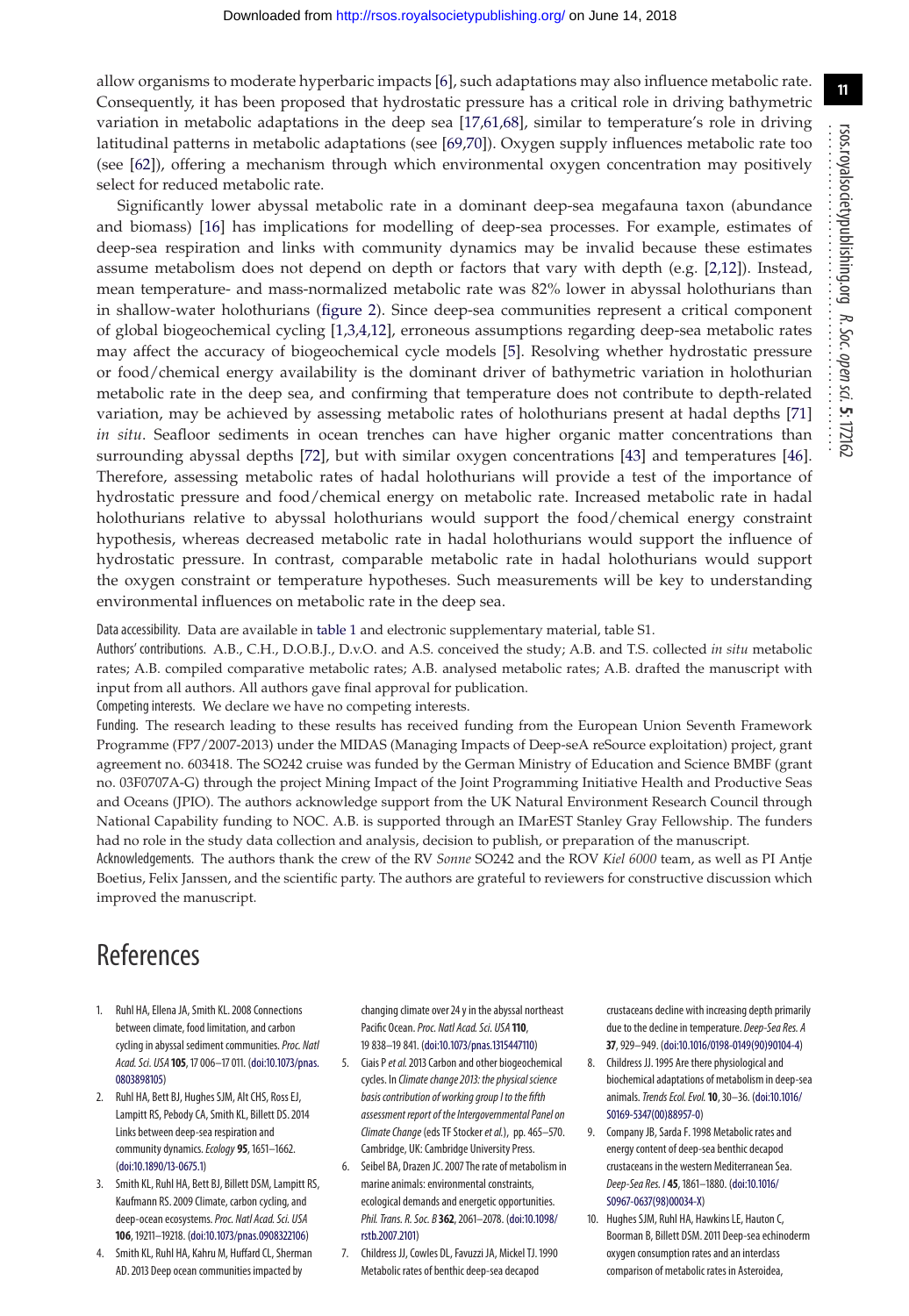Crinoidea, Echinoidea, Holothuroidea and Ophiuroidea. J. Exp. Biol.**214**, 2512–2521. [\(doi:10.1242/jeb.055954\)](http://dx.doi.org/10.1242/jeb.055954)

- 11. Drazen JC, Yeh J. 2012 Respiration of four species of deep-sea demersal fishes measured in situ in the eastern North Pacific. Deep-Sea Res. I **60**, 1–6. [\(doi:10.1016/j.dsr.2011.09.007\)](http://dx.doi.org/10.1016/j.dsr.2011.09.007)
- <span id="page-11-31"></span>12. McClain CR, Allen AP, Tittensor DP, Rex MA. 2012 Energetics of life on the deep seafloor. Proc. Natl Acad. Sci. USA **109**, 15 366–15 371. [\(doi:10.1073/](http://dx.doi.org/10.1073/pnas.1208976109) [pnas.1208976109\)](http://dx.doi.org/10.1073/pnas.1208976109)
- <span id="page-11-0"></span>13. Wilson S, Yeh J, Korsmeyer KE, Drazen JC. 2013 Metabolism of shallow and deep-sea benthic crustaceans and echinoderms in Hawaii. Mar. Biol. **160**, 2363–2373. [\(doi:10.1007/s00227-013-2230-8\)](http://dx.doi.org/10.1007/s00227-013-2230-8)
- <span id="page-11-1"></span>14. Brey T. 2010 An empirical model for estimating aquatic invertebrate respiration. Methods Ecol. Evol. **1**, 92–101. [\(doi:10.1111/j.2041-210X.2009.00008.x\)](http://dx.doi.org/10.1111/j.2041-210X.2009.00008.x)
- <span id="page-11-2"></span>15. Childress JJ, Mickel TJ. 1985 Metabolic rates of animals from the hydrothermal vents and other deep-sea habitats. Bull. Biol. Soc. Wash. **6**, 249–260.
- <span id="page-11-3"></span>16. Gage JD, Tyler PA. 1991 Deep-sea biology: a natural history of organisms at the deep-sea floor. Cambridge, UK: Cambridge University Press.
- <span id="page-11-4"></span>17. Brown A, Thatje S. 2014 Explaining bathymetric diversity patterns in marine benthic invertebrates and demersal fishes: physiological contributions to adaptation of life at depth. Biol. Rev. **89**, 406–426. [\(doi:10.1111/brv.12061\)](http://dx.doi.org/10.1111/brv.12061)
- <span id="page-11-5"></span>18. Yayanos AA. 1981 Reversible inactivation of deep-sea amphipods (Paralicella capresca) by a decompression from 601 bars to atmospheric pressure. Comp. Biochem. Physiol. A 69, 563-565. [\(doi:10.1016/0300-9629\(81\)93020-6\)](http://dx.doi.org/10.1016/0300-9629(81)93020-6)
- <span id="page-11-6"></span>19. Treude T, Janßen F, Queisser W, Witte U. 2002 Metabolism and decompression tolerance of scavenging lysianassoid deep-sea amphipods. Deep-Sea Res. I **49**, 1281–1289. [\(doi:10.1016/](http://dx.doi.org/10.1016/S0967-0637(02)00023-7) [S0967-0637\(02\)00023-7\)](http://dx.doi.org/10.1016/S0967-0637(02)00023-7)
- <span id="page-11-7"></span>20. Smith F, Brown A, Mestre NC, Reed AJ, Thatje S. 2013 Thermal adaptations in deep-sea hydrothermal vent and shallow-water shrimp. Deep-Sea Res. II **92**, 234–239. [\(doi:10.1016/j.dsr2.2012.12.003\)](http://dx.doi.org/10.1016/j.dsr2.2012.12.003)
- <span id="page-11-8"></span>21. Shillito B, Le Bris N, Hourdez S, Ravaux J, Cottin D, Caprais JC, Jollivet D, Gaill F. 2006 Temperature resistance studies on the deep-sea vent shrimp Mirocaris fortunata. J. Exp. Biol.**209**, 945–955. [\(doi:10.1242/jeb.02102\)](http://dx.doi.org/10.1242/jeb.02102)
- <span id="page-11-9"></span>22. Fangue NA, Richards JG, Schulte PM. 2009 Do mitochondrial properties explain intraspecific variation in thermal tolerance? J. Exp. Biol.**212**, 514–522. [\(doi:10.1242/jeb.024034\)](http://dx.doi.org/10.1242/jeb.024034)
- <span id="page-11-10"></span>23. Francour P. 1997 Predation on holothurians: a literature review. Invertebr. Biol.**116**, 52–60. [\(doi:10.2307/3226924\)](http://dx.doi.org/10.2307/3226924)
- <span id="page-11-11"></span>24. Bluhm H. 2001 Re-establishment of an abyssal megabenthic community after experimental physical disturbance of the seafloor. Deep-Sea Res. II **48**, 3841–3868. [\(doi:10.1016/S0967-0645\(01\)](http://dx.doi.org/10.1016/S0967-0645(01)00070-4) [00070-4\)](http://dx.doi.org/10.1016/S0967-0645(01)00070-4)
- <span id="page-11-12"></span>25. Weber ME, von Stackelberg U, Marchig V, Wiedicke M, Grupe B. 2000 Variability of surface sediments in the Peru basin: dependence on water depth, productivity, bottom water flow, and seafloor topography. Mar. Geol.**163**, 169–184. [\(doi:10.1016/](http://dx.doi.org/10.1016/S0025-3227(99)00103-6) [S0025-3227\(99\)00103-6\)](http://dx.doi.org/10.1016/S0025-3227(99)00103-6)
- <span id="page-11-13"></span>26. Makarieva AM, Gorshkov VG, Li BL, Chown SL, Reich PB, Gavrilov VM. 2008 Mean mass-specific metabolic rates are strikingly similar across life's

major domains: evidence for life's metabolic optimum.Proc. Natl Acad. Sci. USA **105**, 16 994–16 999. [\(doi:10.1073/pnas.0802148105\)](http://dx.doi.org/10.1073/pnas.0802148105)

- <span id="page-11-14"></span>27. Sibly RM, Brown JH, Kodric-Brown A. 2012 Metabolic ecology: a scaling approach. Chichester, UK: Wiley-Blackwell.
- <span id="page-11-16"></span>28. Astall CM, Jones MB. 1991 Respiration and biometry in the sea-cucumber Holothuria forskali. J. Mar. Biol. Assoc. UK **71**, 73–81. [\(doi:10.1017/S00253154000](http://dx.doi.org/10.1017/S0025315400037401) [37401\)](http://dx.doi.org/10.1017/S0025315400037401)
- 29. Dong YW, Dong SL, Tian XL, Wang F, Zhang MZ. 2006 Effects of diel temperature fluctuations on growth, oxygen consumption and proximate body composition in the sea cucumber Apostichopus japonicus Selenka. Aquaculture 255, 514–521. [\(doi:10.1016/j.aquaculture.2005.12.013\)](http://dx.doi.org/10.1016/j.aquaculture.2005.12.013)
- 30. Fedra K. 1976 Structural features of a North Adriatic benthic community. In Biology of Benthic Organisms: 11th European Symp. on Marine Biology, Galway, October 1976(eds BF Keegan, PJS Boaden, PO Ceidigh), pp. 233–246. New York, NY: Elsevier.
- 31. Fraser KPP, Peck LS, Clarke A. 2004 Protein synthesis, RNA concentrations, nitrogen excretion, and metabolism vary seasonally in the Antarctic holothurian Heterocucumis steineni (Ludwig 1898). Physiol. Biochem. Zool.**77**, 556–569. [\(doi:10.1086/](http://dx.doi.org/10.1086/420949) [420949\)](http://dx.doi.org/10.1086/420949)
- 32. Hopcroft RR, Ward DB, Roff JC. 1985 The relative significance of body surface and cloacal respiration in Psolus fabricii (Holothuroidea: Dendrochirotida). Can. J. Zool. **63**, 2878–2881. [\(doi:10.1139/z85-429\)](http://dx.doi.org/10.1139/z85-429)
- 33. Houlihan DF, Duthie G. 1981 Measurement of oxygen-consumption and sampling of body fluids of echinoderms in situ. J. Exp. Mar. Biol. Ecol.**51**, 97–106. [\(doi:10.1016/0022-0981\(81\)90156-8\)](http://dx.doi.org/10.1016/0022-0981(81)90156-8)
- 34. Kodama M, Sumbing JG, Lebata-Ramos MJH, Watanabe S. 2015 Metabolic rate characteristics and sediment cleaning potential of the tropical sea cucumber Holothuria scabra. Jpn. Agr. Res. Q. **49**, 79–84. [\(doi:10.6090/jarq.49.79\)](http://dx.doi.org/10.6090/jarq.49.79)
- 35. Robertson DA. 1972 Volume changes and oxygen extraction efficiency in holothurian, Stichopus mollis (Hutton). Comp. Biochem. Physiol. A 43, 795–800. [\(doi:10.1016/0300-9629\(72\)90148-X\)](http://dx.doi.org/10.1016/0300-9629(72)90148-X)
- 36. Schneider K, Silverman J, Kravitz B, Rivlin T, Schneider-Mor A, Barbosa S, Byrne M, Caldeira K. 2013 Inorganic carbon turnover caused by digestion of carbonate sands and metabolic activity of holothurians.Estuar. Coast. Shelf Sci.**133**, 217–223. [\(doi:10.1016/j.ecss.2013.08.029\)](http://dx.doi.org/10.1016/j.ecss.2013.08.029)
- 37. Takemae N, Nakaya F, Motokawa T. 2009 Low oxygen consumption and high body content of catch connective tissue contribute to low metabolic rate of sea cucumbers. Biol. Bull.**216**, 45–54. [\(doi:10.1086/BBLv216n1p45\)](http://dx.doi.org/10.1086/BBLv216n1p45)
- 38. Uthicke S. 1998 Respiration of Holothuria (Halodeima) atra, Holothuria (Halodeima) edulis and Stichopus chloronotus: intact individuals and products of asexual reproduction. In Echinoderms: San Francisco Proc. 9th Int. Echinoderm Conf. (eds R Mooi, M Telford). Rotterdam, The Netherlands: Balkema.
- 39. Webster SK. 1975 Oxygen-consumption in echinoderms from several geographical locations, with particular reference to Echinoidea. Biol. Bull. **148**, 157–164. [\(doi:10.2307/1540656\)](http://dx.doi.org/10.2307/1540656)
- 40. Zamora LN, Jeffs AG. 2012 Feeding, metabolism and growth in response to temperature in juveniles of the Australasian sea cucumber, Australostichopus

mollis. Aquaculture**358**, 92–97. [\(doi:10.1016/j.](http://dx.doi.org/10.1016/j.aquaculture.2012.06.024) [aquaculture.2012.06.024\)](http://dx.doi.org/10.1016/j.aquaculture.2012.06.024)

- <span id="page-11-17"></span>41. Zang YQ, Tian XL, Dong SL, Dong YW. 2012 Growth, metabolism and immune responses to evisceration and the regeneration of viscera in sea cucumber, Apostichopus japonicus. Aquaculture**358**, 50–60. [\(doi:10.1016/j.aquaculture.2012.06.007\)](http://dx.doi.org/10.1016/j.aquaculture.2012.06.007)
- <span id="page-11-15"></span>42. Glazier DS. 2005 Beyond the '3/4-power law': variation in the intra- and interspecific scaling of metabolic rate in animals. Biol. Rev. **80**, 611–662. [\(doi:10.1017/S1464793105006834\)](http://dx.doi.org/10.1017/S1464793105006834)
- <span id="page-11-18"></span>43. Garcia HE, Locarnini RA, Boyer TP, Antonov JI, Mishonov A, Baranova OK, Zweng MM, Reagan JR, Johnson DR. 2014 World ocean atlas 2013, vol. 3: Dissolved oxygen, apparent oxygen utilisation, and oxygen saturation. Silver Spring, MD: NOAA.
- <span id="page-11-19"></span>44. Behrenfeld MJ, Falkowski PG. 1997 Photosynthetic rates derived from satellite-based chlorophyll concentration.Limnol. Oceanogr. **42**, 1–20. [\(doi:10.4319/lo.1997.42.1.0001\)](http://dx.doi.org/10.4319/lo.1997.42.1.0001)
- <span id="page-11-20"></span>45. Lutz MJ, Caldeira K, Dunbar RB, Behrenfeld MJ. 2007 Seasonal rhythms of net primary production and particulate organic carbon flux to depth describe the efficiency of biological pump in the global ocean. J. Geophys. Res.**112**, 1–26. [\(doi:10.1029/2006JC](http://dx.doi.org/10.1029/2006JC003706) [003706\)](http://dx.doi.org/10.1029/2006JC003706)
- <span id="page-11-21"></span>46. Locarnini RA et al.2014World ocean atlas 2013, vol.1: Temperature. Silver Spring, MD: NOAA.
- <span id="page-11-22"></span>47. Jahnke RA, Reimers CE, Craven DB. 1990 Intensification of recycling of organic-matter at the sea-floor near ocean margins. Nature**348**, 50–54. [\(doi:10.1038/348050a0\)](http://dx.doi.org/10.1038/348050a0)
- 48. Canals M, Puig P, de Madron XD, Heussner S, Palanques A, Fabres J. 2006 Flushing submarine canyons. Nature **444**, 354–357. [\(doi:10.1038/](http://dx.doi.org/10.1038/nature05271) [nature05271\)](http://dx.doi.org/10.1038/nature05271)
- <span id="page-11-23"></span>49. Danovaro R, Snelgrove PVR, Tyler P. 2014 Challenging the paradigms of deep-sea ecology. Trends Ecol. Evol.**29**, 465–475. [\(doi:10.1016/j.](http://dx.doi.org/10.1016/j.tree.2014.06.002) [tree.2014.06.002\)](http://dx.doi.org/10.1016/j.tree.2014.06.002)
- <span id="page-11-24"></span>50. García R, van Oevelen D, Soetaert K, Thomsen L, De Stigter HC, Epping E. 2008 Deposition rates, mixing intensity and organic content in two contrasting submarine canyons.Prog. Oceanogr.**76**, 192–215. [\(doi:10.1016/j.pocean.2008.01.001\)](http://dx.doi.org/10.1016/j.pocean.2008.01.001)
- <span id="page-11-25"></span>51. De Leo FC, Smith CR, Rowden AA, Bowden DA, Clark MR. 2010 Submarine canyons: hotspots of benthic biomass and productivity in the deep sea. Proc. R. Soc. B **277**, 2783–2792. [\(doi:10.1098/rspb.](http://dx.doi.org/10.1098/rspb.2010.0462) [2010.0462\)](http://dx.doi.org/10.1098/rspb.2010.0462)
- <span id="page-11-26"></span>52. Lumb FE. 1964 The influence of cloud on hourly amounts of total solar radiation at the sea surface. Q. J. R. Meteorol. Soc. **90**, 43–56. [\(doi:10.1002/qj.](http://dx.doi.org/10.1002/qj.49709038305) [49709038305\)](http://dx.doi.org/10.1002/qj.49709038305)
- <span id="page-11-27"></span>53. Blanco-Muriel M, Alarcon-Padilla DC, Lopez-Moratalla T, Lara-Coira M. 2001 Computing the solar vector. Sol. Energy 70, 431-441. [\(doi:10.1016/S0038-092X\(00\)00156-0\)](http://dx.doi.org/10.1016/S0038-092X(00)00156-0)
- <span id="page-11-28"></span>54. Lalli CM, Parsons TR. 2006 Biological oceanography: an introduction. Oxford, UK: Elsevier Butterworth-Heinemann.
- <span id="page-11-29"></span>55. OBIS 2017 Data from the ocean biogeographic information system. Intergovernmental Oceanographic Commission of UNESCO. See [http://](http://iobis.org) [iobis.org.](http://iobis.org)
- <span id="page-11-30"></span>56. Bailey TG, Torres JJ, Youngbluth MJ, Owen GP. 1994 Effect of decompression on mesopelagic gelatinous zooplankton-a comparison of in situ and